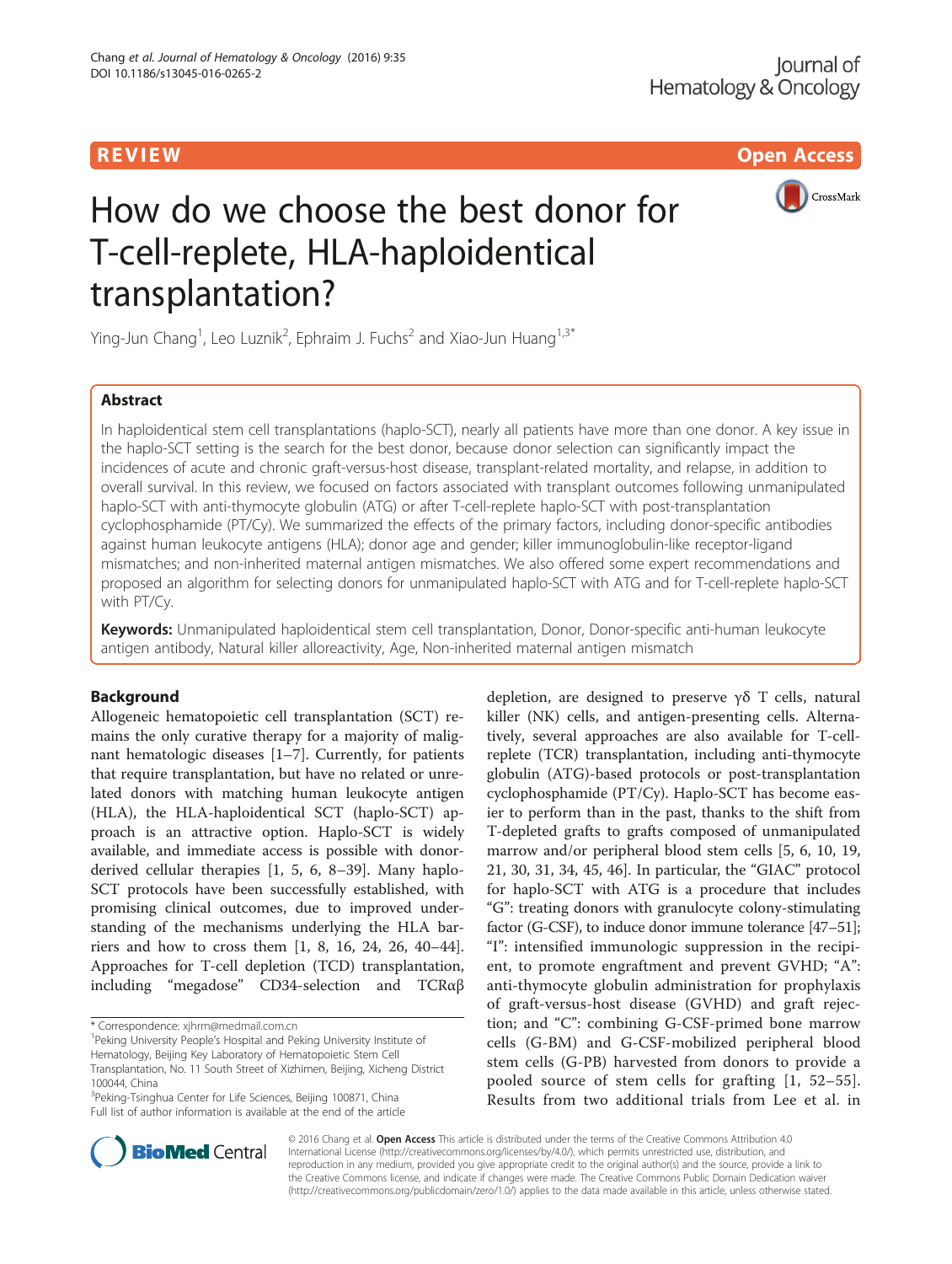Korea [[56\]](#page-9-0) and Di Bartolomeo et al. [\[57\]](#page-9-0) from Italy largely reproduced the data from us; the effectiveness of the "GIAC" protocol was verified by these two external trials. As a result of these trends, the number of treatments that applied unmanipulated haplo-SCT with ATG or PT/Cy [[1, 36](#page-8-0), [58, 59\]](#page-9-0) has increased significantly every year in China, the USA, and Europe (Table [1\)](#page-2-0) [[36](#page-8-0)–[38,](#page-8-0) [60](#page-9-0)–[66](#page-9-0)]. Some experienced centers, such as Peking University and Johns Hopkins University, have adopted haplo-SCT as the main source of alternative donors, based on outcomes that compared favorably with HLA-matched sibling or unrelated donor transplantations (MUDT) [[17, 22,](#page-8-0) [62, 67](#page-9-0)]. With the advancement of haplo-SCT, particularly unmanipulated haplo-SCT, parents, children, siblings, and second-degree relatives, have all become potential donor candidates. Because most patients have more than one potential haplo donor, this raises an important question [[68](#page-9-0)]: Who is the best donor for TCR haplo-SCT? Indeed, haplo donor selection may have a significant impact on the incidence of acute and chronic GVHD, transplant-related mortality (TRM), and relapse, in addition to overall survival (OS) [\[9](#page-8-0)–[13, 19](#page-8-0), [34](#page-8-0), [36](#page-8-0), [69](#page-9-0)–[72\]](#page-9-0). In this review, we discuss the effects of HLA mismatching on transplant outcomes in patients treated with unmanipulated haplo-SCT with ATG [[1,](#page-8-0) [52](#page-9-0)–[55](#page-9-0)] or with PT/ Cy [[1, 36,](#page-8-0) [58, 59\]](#page-9-0). We also summarize donor-related variables that are associated with clinical outcomes, and we provide a rationale for using a personalized algorithm for donor selection in unmanipulated haplo-SCT with ATG [[1](#page-8-0), [52](#page-9-0)–[55](#page-9-0)] or PT/Cy [[1, 36,](#page-8-0) [58](#page-9-0), [59](#page-9-0)].

# Effects of the locus of HLA-mismatch on haplo-SCT outcomes

Before the year 2000, patients that received haplo-SCT had relatively poor transplant outcomes, due to the use of conditioning and GVHD prophylaxis regimens that were similar to those used for transplantations from HLA-matched donors [[73](#page-9-0), [74\]](#page-9-0). Anasetti et al. [\[73](#page-9-0)] found that the degree of recipient HLA incompatibility was associated with the incidence of severe acute GVHD. Indeed, survival decreased as the degree of HLA disparity increased. Szydlo et al. [\[74\]](#page-9-0) showed that, among patients with early leukemia that received transplantations, the relative risks of treatment failure were 2.43 and 3.79, when related donors had one and two mismatched HLA loci, respectively, compared to when donors were HLAmatched siblings (the reference group). Among patients with more advanced leukemia that received transplantations, differences in treatment failure were less striking; the relative risks of treatment failure were 1.22 and 1.81, when related donors had one and two HLA antigen mismatches, respectively, compared to the reference group.

These data suggested that clinical outcomes depend on the degree of HLA mismatching in the early stages of haplo-SCT, because of little knowledge on immune tolerance and less approaches to overcome the HLA barriers.

Over the last 10 years, haplo-SCT outcomes have substantially improved, due to the development of novel GVHD prophylaxis strategies, improved supportive care strategies, and application of new strategies for relapse prophylaxis and treatment (Table [1\)](#page-2-0) [\[18, 19, 28, 36,](#page-8-0) [42](#page-9-0), [62, 75](#page-9-0)–[77\]](#page-9-0). In 2006, a group at the University of Peking reported that the cumulative incidences of acute and chronic GVHD were comparable among patients with one-, two-, or three-locus mismatches, when treated with unmanipulated haploidentical blood and marrow transplantations and an ATG conditioning regimen [\[52](#page-9-0)]. They also demonstrated that HLA mismatching had no effect on other transplantation outcomes, including relapse, leukemia-free survival (LFS), and OS [[52\]](#page-9-0). These results were confirmed by researchers from Peking University [\[9](#page-8-0)–[12\]](#page-8-0) and other transplantation centers in China [[14, 35](#page-8-0), [78](#page-9-0)]. Kasamon et al. [\[59\]](#page-9-0) confirmed the findings by Huang et al., when they showed that greater HLA disparity did not appear to worsen the overall outcome after non-myeloablative haploidentical bone marrow transplantation with a high-dose PT/Cy. In a prospective, multicenter phase I/II study on unmanipulated haplo-SCTs performed in five institutions in Japan, Ikegame et al. [[77\]](#page-9-0) reported that HLA disparity was not associated with GVHD, TRM, relapse, or survival. Similar results were observed in recent updated reports on haplo-SCT with TCD or TCR [[34, 35,](#page-8-0) [62, 72\]](#page-9-0).

In an unmanipulated haplo-SCT protocol, Huang et al. [[79\]](#page-9-0) found that the HLA-B + DR combination mismatch was an independent risk factor for grades II–III and III– IV acute GVHD in patients with chronic myeloid leukemia (CML). Huo et al. [[80\]](#page-9-0) demonstrated that the HLA-B mismatch was also an independent risk factor for acute GVHD and TRM in patients with hematological diseases. However, SCT is not a first-line treatment option for patients with CML; therefore, associations between specific HLA-locus mismatches and haplo-SCT outcomes should be prospectively investigated in other hematological diseases.

In summary, studies on unmanipulated haplo-SCT with ATG [\[1](#page-8-0), [52](#page-9-0)–[55](#page-9-0)] or with PT/Cy [[1, 36](#page-8-0), [58, 59](#page-9-0)] showed that HLA disparity did not impact outcome. However, for donor selection, some specific HLA-loci profiles remain to be explored. Nevertheless, more attention has been focused on how donor-related, non-HLA variables affect clinical outcomes.

#### Donor selection based on non-HLA variables

Because the impact of HLA disparity on transplantation outcome has diminished, researchers are currently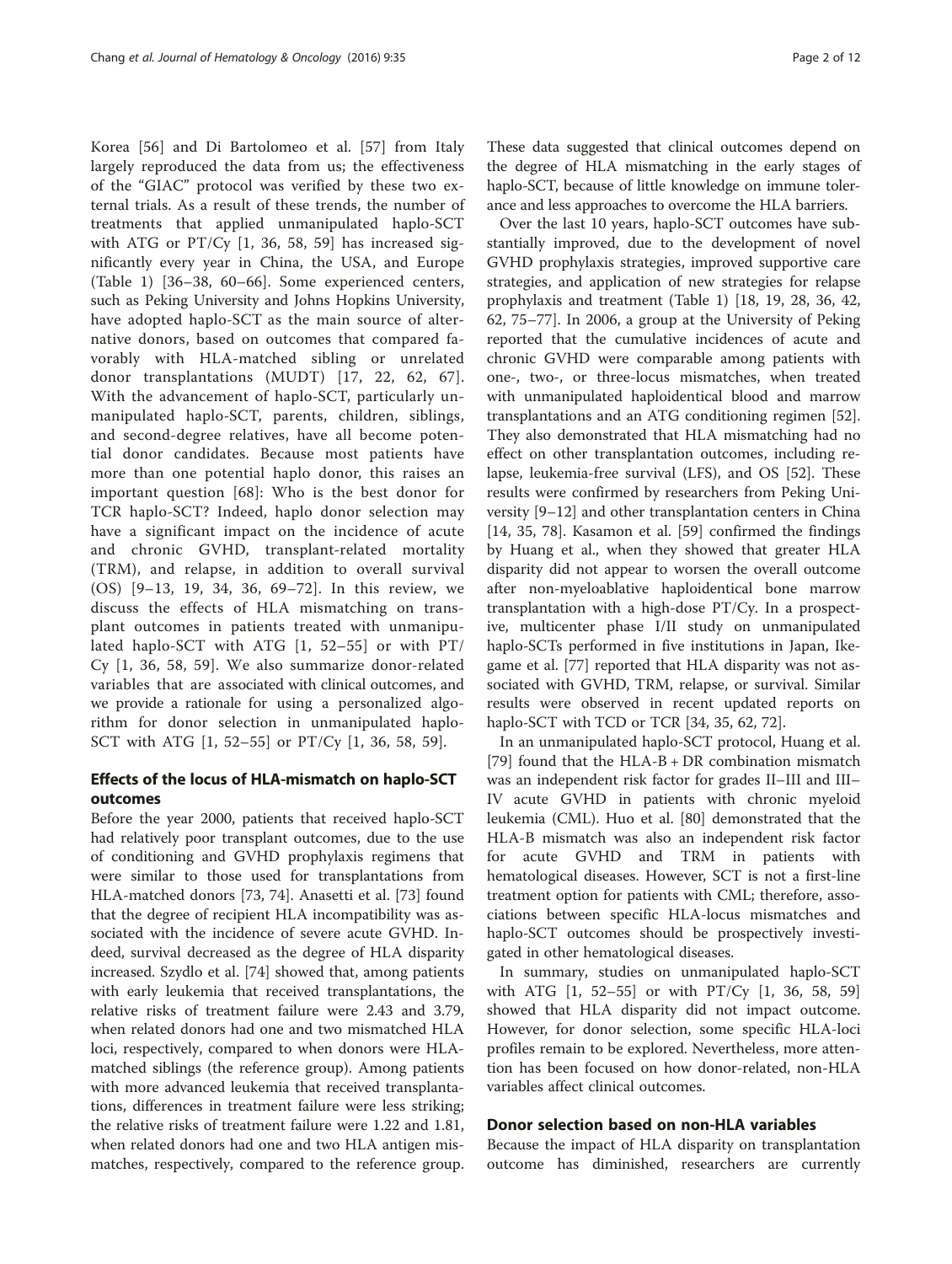| Reference, year, ref, and<br>median age | Patients<br>(N <sub>O</sub> ) | Diagnosis Graft |                      | ANC median PLT median<br>(range) | (range)         | <b>GVHD</b> |                | <b>TRM</b>                    | Relapse        | <b>LFS</b>                                   | <b>OS</b>                                   |
|-----------------------------------------|-------------------------------|-----------------|----------------------|----------------------------------|-----------------|-------------|----------------|-------------------------------|----------------|----------------------------------------------|---------------------------------------------|
|                                         |                               |                 |                      |                                  |                 | Acute II-IV | Chronic        |                               |                |                                              |                                             |
| Unmanipulated haplo-SCT with ATG        |                               |                 |                      |                                  |                 |             |                |                               |                |                                              |                                             |
| Di Bartolomeo P, et al. [57] (37)       | - 80                          | <b>HM</b>       | G-BM                 | $21(12-38)$                      | 28 (14-185)     | 24 %        | 17 % at 2 yr   | 36 % at 3 yr                  | 21 % at 1 yr   | 38 % at 3 yr                                 | 45 % at 3 yr                                |
| Wang Y, et al. [10] (25)                | 1210                          | <b>HM</b>       | $G-BM + G-PB$        | $13(8-49)$                       | $16(5 - 100)$   | 40 %        | 50 %           | 17 % at 3 yr                  | 17 % at 3 yr   | 67 % at 3 yr                                 | 70 % at 3 yr                                |
| Luo Y, et al. [14] (25)                 | 99                            | <b>HM</b>       | $G-PB$               | $12(8-24)$                       | $15(6-53)$      | 42.4 %      | 41.4 % at 2 yr | 30.5 % at 5 yr                | 14.2 % at 5 yr | 58.3 % at 5 yr                               | 60.8 % at 5 yr                              |
| Gao L, et al. [66] (25.4)               | 26                            | SAA             | $G-PB + G-BM$        | $13(11-19)$                      | $13(10-21)$     | 8.0 %       | 40 %           | 15.4 % at 2 yr                | NA.            | <b>NA</b>                                    | 84.6 % at 2 yr                              |
| Peccatori J, et al. [19] (48)           | 121                           | HM.             | $G-PB$               | $17(11-61)$                      | $19(7-154)$     | 35 %        | 47 % at 2 yr   | 31 % at 3 yr                  | 48 % at 3 yr   | 20 % at 3 yr                                 | 25 % at 3 yr                                |
| Shin SH, et al. [29] (48)               | 60                            | <b>MDS</b>      | $G-PB$               | $12(8-23)$                       | $15(6 - 132)$   | 36.7 %      | 48.3 %         | 23.3 % at 2 yr                |                | 34.8 % at 2 yr 41.9 % at 2 yr 46.6 % at 2 yr |                                             |
| Yahng SA, et al. [120] (41)             | 80                            | AML             | $G-PB$               | 11                               | 10 <sup>°</sup> | 47.5 %      | 45 %           | 12.2 % at 2 yr                |                | 26.6 % at 2 yr 61.1 % at 2 yr 66 % at 2 yr   |                                             |
| Lin X, et al. [78] (23)                 | 105                           | <b>HM</b>       | $G-PB$               | $14(10-25)$                      | $16(9-38)$      | 21.9 %      |                | 24.1 % at 2 yr 30.5 % at 3 yr |                | 21.9 % at 3 yr 41.1 % at 3 yr 50.6 % at 3 yr |                                             |
| TCR haplo-SCT with PT/Cy                |                               |                 |                      |                                  |                 |             |                |                               |                |                                              |                                             |
| Raiola AM, et al. [38] (45)             | 92                            | <b>HM</b>       | SS-BM (92)           | $18(11-32)$                      | $32(5-83)$      | 14 %        | 15 %           | 18 % at 1000 days             | 35 %           | 43 % at 4 yr                                 | 52 % at 4 yr                                |
| McCurdy SR, et al. [36] (55)            | 372                           | <b>HM</b>       | SS-BM                | $90\%$ <sup>a</sup>              | 88 %b           | 32 % at 6 m | 13 % at 2 yr   | 11 % at 1 yr                  | 46 % at 3 yr   | 40 % at 3 yr                                 | 50 % at 3 yr                                |
| Bacigalupo A, et al. [37] (47)          | 148                           | <b>HM</b>       | SS-BM                | $17(13-32)$                      | NA.             | 18 %        | 20 % at 2 yr   | 14 % at 4 yr                  | 27 % at 4 yr   | <b>NA</b>                                    | 77 % for CR1<br>49 % for CR2<br>38 % for AD |
| Solomon SR, et al. [61] (46)            | 30                            | <b>HM</b>       | $G-PB$               | 16 (NA)                          | 25 (NA)         | 43 %        | 56 %           | 3 % at 2 yr                   | 24 % at 2 yr   | 73 % at 2 yr                                 | 78 % at 2 yr                                |
| Cieri N, et al. [64] (55)               | 40                            | <b>HM</b>       | $G-PB$               | $18(13-45)$                      | $16(9 - 100)$   | 15 %        | 20 % at 1 yr   | 17 % at 1 yr                  | 35 % at 1 yr   | 48 % at 1 yr                                 | 56 % at 1 yr                                |
| Esteves I, et al. [65] (17)             | 16                            | SAA             | SS-BM (13) G-PB (3)  | $19(16-29)$                      | $21(20-29)$     | 13 %        | 20 %           | 32.9 % at 1 yr                | <b>NA</b>      | <b>NA</b>                                    | 67.1 % at 1 yr                              |
| Ciurea SO, et al. [62] (NA)             | 104 <sup>c</sup>              | AML             | SS-BM (85) G-PB (19) | 90 %                             | 88 %            | 16 %        | 30 % at 3 yr   | 14 % at 3 yr                  | 44 % at 3 yr   | <b>NA</b>                                    | 45 % at 3 yr                                |
|                                         | 88 <sup>d</sup>               | AML             | SS-BM (77) G-PB (11) | 93 %                             | 88 %            | 19 %        | 34 % at 3 yr   | 9 % at 3 yr                   | 58 % at 3 yr   | <b>NA</b>                                    | 46 % at 3 yr                                |
| Kasamon YL, et al. [59] (61)            | 271                           | <b>HM</b>       | SS-BM                | 88-93 %                          | 84-89 %         | 33 % at 6 m | 12 % at 1 yr   | 10 % at 1 yr                  | 46 % at 3 yr   | 37 % at 3 yr                                 | 46 % at 3 yr                                |

<span id="page-2-0"></span>Table 1 Recent informative trials and results of T-cell-replete haploidentical stem cell transplantation

Published between 2013 and 2015<br>Ref reference, Pts patients, No. number, ANC absolute neutrophil count, PLT platelet, GVHD graft-versus-host disease, TRM transplant-related mortality, LFS leukemia-free survival, OS overall Ref reference, Pts patients, No. number, ANC absolute neutrophil count, PLT platelet, GVHD graft-versus-host disease, TRM transplant-related mortality, LFS leukemia-free survival, OS overall survival, *haplo-SC*T haploiden stem cell transplantation, ATG anti-thymocyte globulin, HM hematological malignancies, G-BM granulocyte colony-stimulating factor (G-CSF)-primed bone marrow, yr year, G-PB G-CSF-mobilized peripheral blood stem cell<br>grafts grafts, UCB umbilical cord blood, NA not available, AL acute leukemia, SAA severe aplastic anemia, MDS myelodysplastic syndrome, AML acute myeloid leukemia, PT/Cy posttransplant cyclophosphamide, SS-BM steady-state<br>bone ma

bone marrow, *m* months, AD advanced disease<br><sup>a</sup>Indicates the probability of neutrophil recovery by day 30

b Indicates the probability of platelet recovery  $\geq$ 20,000/μL by day 60

<sup>c</sup>Indicates that patients received myeloablative conditioning regimens

<sup>d</sup>Indicates that patients received reduced intensity conditioning regimens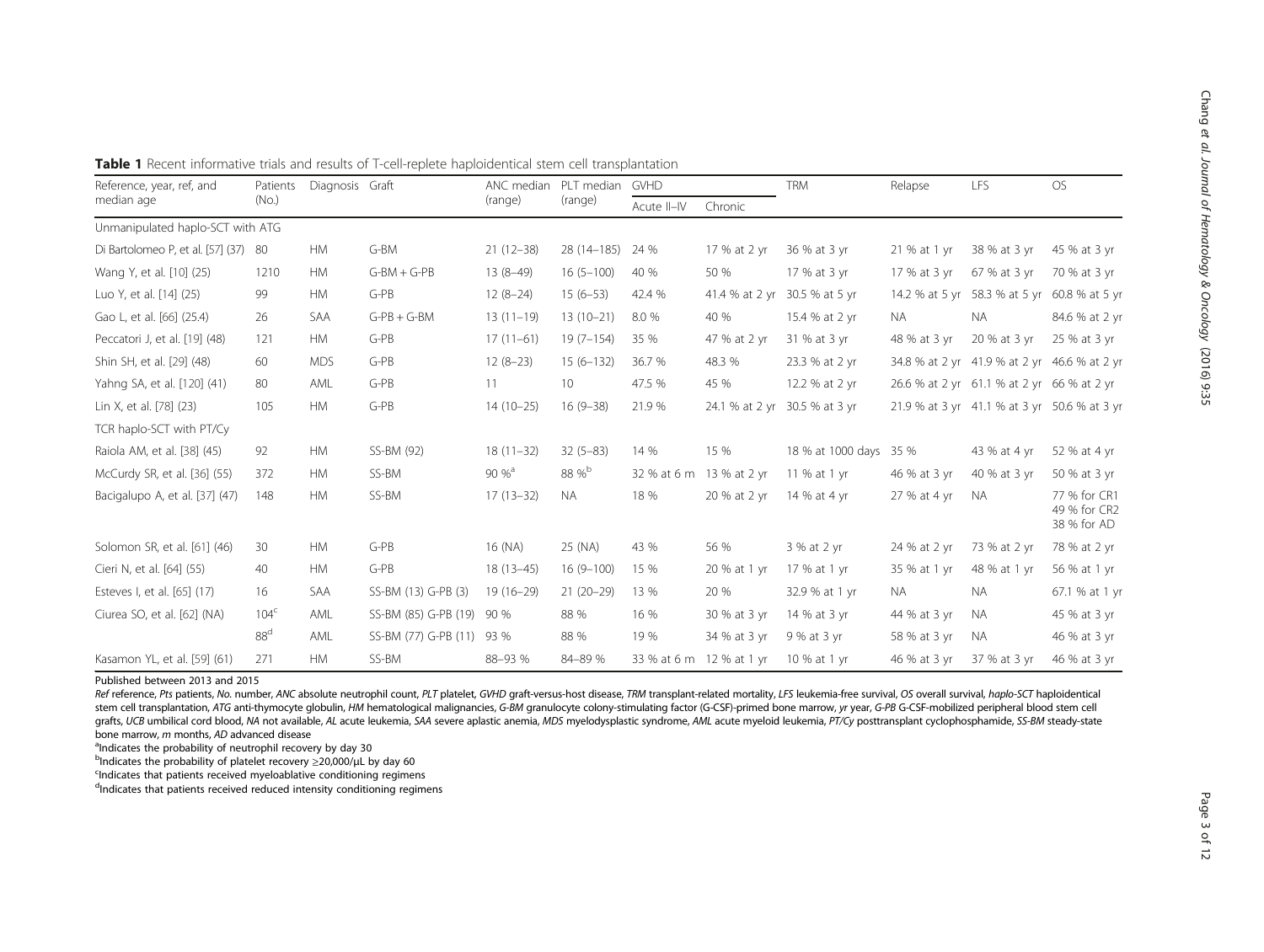investigating the effects of other variables on survival after unmanipulated haplo-SCT with ATG [[1,](#page-8-0) [52](#page-9-0)–[55\]](#page-9-0) or with PT/Cy [[1, 36](#page-8-0), [58](#page-9-0), [59\]](#page-9-0). A number of donor-related factors should be considered in donor selection for haplo-SCT, including donor-specific anti-HLA antibodies (DSA) [[12](#page-8-0), [81, 82](#page-10-0)], donor age and gender [[10](#page-8-0), [83\]](#page-10-0), ABO compatibility, natural killer (NK) cell alloreactivity [[23](#page-8-0), [84](#page-10-0)–[86](#page-10-0)], and non-inherited maternal antigen (NIMA) mismatches (Table 2) [[87](#page-10-0)–[90\]](#page-10-0).

# DSA

The contribution of DSAs to the pathophysiology of graft failure (GF) has been confirmed in MUDT and in umbilical cord blood transplantation (UCBT) [[91, 92\]](#page-10-0). In TCD haplo-SCT settings, Ciurea et al. [\[82\]](#page-10-0) reported that three of four patients (75 %) that tested positive for pretransplant DSA (mean fluorescence intensity, MFI > 1500) failed to engraft, compared to 1 out of 20 patients (5 %) that tested DSA negative  $(P = 0.008)$ , among 24 consecutive patients. In a study of 296 candidates for unmanipulated haplo-SCT with PT/Cy, the overall incidence of DSA was 15 %. Gladstone et al. [\[93](#page-10-0)] also found that DSA was associated with an increased risk of graft failure after transplantation. More recently, Chang et al. [[12\]](#page-8-0) reported that DSAs (MFI  $\geq$  10,000) were correlated to primary graft rejection (GR,  $P < 0.001$ ) and that DSAs ( $MFI \geq 2000$ ) were strongly associated with poor graft function (PGF) in patients that received unmanipulated haplo-SCT with ATG. They also showed that primary GF, including GR and PGF, was associated with a

significant increase in the incidence of TRM and with reduced DFS and OS [\[12](#page-8-0), [20\]](#page-8-0). For patients with DSA, it is necessary to select a different donor. However, there is no generally accepted cutoff value for the mean fluorescence intensity of DSA in unmanipulated haplo-SCT with ATG [[1,](#page-8-0) [52](#page-9-0)–[55\]](#page-9-0) or with PT/Cy [\[1](#page-8-0), [36,](#page-8-0) [58, 59](#page-9-0)]. Overall, the association between DSA and graft failure was confirmed, both in TCD and in TCR haplo-SCT settings [\[12,](#page-8-0) [81](#page-10-0), [82](#page-10-0)]. When a patient is positive for DSA (for example, DSA MFI  $\geq$  2000 in the Peking University Institute of Hematology), but the donor cannot be changed, a therapy must be given to target the DSA.

Currently in HSCT settings, desensitization methods have been applied, including plasma exchange, intravenous immunoglobulin, rituximab, and bortezomib [[94](#page-10-0), [95](#page-10-0)]. However, the efficacy of these strategies remains uncertain, due to the overall small number of patients treated and to the overall poor understanding of the mechanisms underlying DSA-mediated GF and PGF. Further elucidation of these mechanisms is essential to obtain critical insights into how desensitization approaches can be modified and what immuno-modifying therapies can be applied. That information will facilitate improvements in haplo-SCT outcomes.

In summary, DSA must be incorporated into the algorithm for haploidentical donor selection in unmanipulated haplo-SCT, with either the ATG or the PT/Cy modality. Therapies that target DSA might improve clinical outcomes for patients that are DSA positive and have only one haploidentical donor.

Table 2 Variables considered for best donor selection in unmanipulated haplo-SCT with ATG or TCR haplo-SCT with PT/Cy

| Variables         |              | Unmanipulated haplo-SCT with ATG                                                                             |        | TCR haplo-SCT with PT/Cy                                                                                          | Ref       |
|-------------------|--------------|--------------------------------------------------------------------------------------------------------------|--------|-------------------------------------------------------------------------------------------------------------------|-----------|
| <b>DSA</b>        |              | DSA was associated with primary graft failure,<br>including GR and PGF.                                      |        | DSA was associated with an increased risk<br>of graft failure.                                                    | $[93]$    |
| Donor age         |              | Young donor age (<30) was associated with decreased<br>$[10]$<br>2-4 acute GVHD, NRM, and superior survival. |        | No effect of donor age on clinical outcomes<br>was found.                                                         | $[59]$    |
| Donor gender      |              | F-M (versus others) correlated with higher incidence<br>of 2-4 acute GVHD.                                   |        | Male donors were associated with less NRM<br>and better survival.                                                 | [36, 102] |
| NK alloreactivity |              | KIR-ligand mismatch was associated with inferior<br>survival.                                                |        | A survival benefit associated with donor-recipient<br>mismatches of inhibitory KIR and KIR haplotype<br>B donors. | [59]      |
| NIMA mismatch     |              | NIMA-mismatched was associated with a lower<br>incidence of acute GVHD in unmanipulated haplo-SCT.           | $[10]$ | -                                                                                                                 |           |
| Type of donor     | Children     | Children donors were associated with less acute<br>GVHD than sibling donors.                                 | $[10]$ |                                                                                                                   |           |
|                   | Mather       | Maternal donors were associated with more acute<br>GVHD, chronic GVHD, and NRM.                              |        |                                                                                                                   |           |
|                   | Older sister | Older sister donors were inferior to father donors<br>in NRM and survival.                                   |        |                                                                                                                   |           |
|                   | Father       | Father donors were associated with less acute GVHD,<br>less NRM, and better survival than mother donors.     |        |                                                                                                                   |           |

Haplo-SCT haploidentical stem cell transplantation, ATG anti-thymocyte globulin, TCR T-cell replete, PT/Cy posttransplant cyclophosphamide, Ref reference, DSA donor-specific anti-human leukocyte antibody, GR graft rejection, PGF poor graft function, NK natural killer, KIR inhibitory killer cell immunoglobulin-like receptor, NIMA non-inherited maternal antigen, GVHD graft-versus-host disease, NRM non-relapse mortality, F female, M male – indicates no data available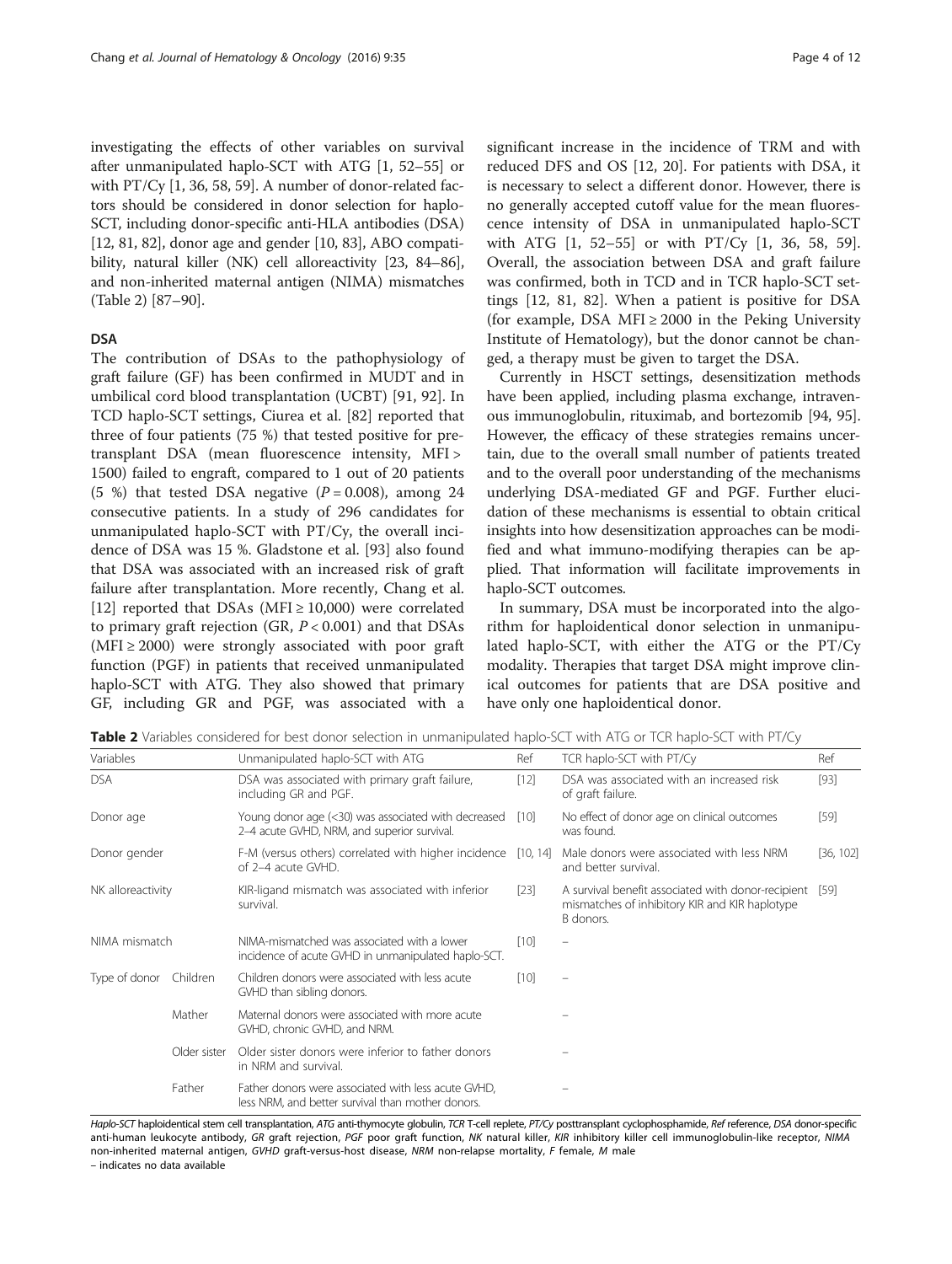#### Donor age

In haplo-SCT with TCD, no effects of donor age were observed on transplant outcomes. In unmanipulated haplo-SCT, Wang et al. [[10](#page-8-0)] found that transplants from younger donors (age ≤30 years) showed less non-relapse mortality (NRM) and better survival than those from older donors. In previous studies, we found that a high dose of CD34+ cells in haplo-allografts could promote platelet engraftment, and that CD3<sup>+</sup>CD4<sup>-</sup>CD8<sup>-</sup> T cells might contribute to a lower incidence of acute GVHD [[96, 97\]](#page-10-0). More recently, researchers from Peking University also demonstrated that a young donor age  $(\leq 30 \text{ years})$ was associated with a higher count of  $CD34^+$  cells,  $CD3^+$ CD4<sup>−</sup> CD8<sup>−</sup> T cells, and monocytes in G-BM, G-PB, and mixed allografts of G-BM and G-PB [\[56\]](#page-9-0). The impact of donor age was also confirmed by researchers from Korea in unmanipulated haplo-SCT with ATG [\[98](#page-10-0)]. They found that donor age (>40 years) was associated with a higher incidence of grades II–IV acute GVHD. More recently, Jaiswal et al. [\[99](#page-10-0)] reported that age-related clonal hematopoiesis was commonly associated with increases in hematologic cancer risk and all-cause mortality. Those findings strongly argued for the benefit of selecting younger donors to minimize transfers of clonal hematopoiesis [\[100\]](#page-10-0).

In summary, younger donors are preferred in unmanipulated haplo-SCT, with ATG or PT/Cy.

#### Donor gender

For female donors, in general, age is correlated with parity. Older multiparous women may be the leastpreferred donors for male recipients, due to the higher incidence of GVHD and the lower OS reported in some studies that focused on unrelated donor transplantations [[101, 102\]](#page-10-0). Donor gender (female versus male) had adverse effects on the incidence of grades II–IV acute GVHD, both in unmanipulated haplo-SCT with PT/Cy and in TCR haplo-SCT with an ATG-based conditioning regimen [[14, 36](#page-8-0), [103\]](#page-10-0). Interestingly, in the largest study, the Peking University group showed that transplants from male donors were associated with significantly less NRM and better survival [[10\]](#page-8-0).

In summary, a male donor is preferred in unmanipulated haplo-SCT with ATG or with PT/Cy, due to the potential for superior survival.

#### ABO compatibility

In both HLA-matched and HLA-mismatched settings, allogeneic SCT that involves a major ABO incompatibility requires mononuclear cell separation to prevent a hemolytic reaction. This procedure reduces the transplanted cell dose and may increase the likelihood of graft failure [\[104, 105](#page-10-0)]. When possible, transplant donors should not be selected when they have major ABO incompatibilities, to avoid graft manipulations that might reduce the nucleated cell dose, particularly the CD34<sup>+</sup> cell dose [[97\]](#page-10-0). Our experience at Peking University showed that a low number of  $CD34<sup>+</sup>$  cells (less than  $2.19 \times 10^6$ /kg) in the allograft was a critical factor associated with delayed platelet engraftment after unmanipulated haploidentical transplantation, in either adult or pediatric patients [\[97](#page-10-0)]. Those results suggested that, when no ABO-compatible donor was available, a donor with a minor ABO mismatch was preferable to a donor with a major mismatch, because the former was less likely to affect the number of hematopoietic stem cells infused. Thus, ensuring an adequate  $CD34<sup>+</sup>$  cell dose in the allograft is the first step in promoting engraftment and decreasing the incidence of graft failure.

In summary, ABO compatibility should be considered when selecting the best donor in haplo-SCT with TCR; the order of selection should be ABO compatible, a minor ABO mismatch, and a major ABO mismatch.

# Killer immunoglobulin-like receptor mismatches and NK cell alloreactivity

NK cells play a central role in viral immunity and tumor immune surveillance. The activity of NK cells is regulated by a balance between activating and inhibiting killer immunoglobulin-like receptors (KIRs) [[106](#page-10-0)]. KIRs are inherited as one of two basic KIR haplotypes, termed group A and group B. Group A haplotypes have a fixed number of genes that encode inhibitory receptors (with the exception of the activating receptor, KIR2DS4). Group B haplotypes have a variable number of genes, including additional activating receptor genes [\[84](#page-10-0), [85](#page-10-0)].

Because KIR and HLA class I genes segregate to different chromosomes, a tolerance mechanism is required to prohibit the development of autoreactive NK cells. Only NK cells that express inhibitory receptors for self-HLA class I can acquire full functional competence, a process referred to as "education" or "licensing" [\[23](#page-8-0)]. In contrast, potentially autoreactive NK cells remain in a hyporesponsive state. Thus, NK cells that are "licensed" or "educated" (highly responsive to non-self cells) express inhibitory KIRs that specifically recognize self-HLA ligands [\[107, 108\]](#page-10-0). Examples of inhibitory KIRs include the well-defined KIR2DL2/3, specific for the HLA-Cw group-1 epitope; KIR2DL1, specific for the HLA-Cw group-2 epitope, and KIR3DL1, specific for the HLA-Bw4 epitope [[84](#page-10-0)]. Thus, when educated NK cells confront an allogeneic target, their KIR does not recognize the allogeneic HLA as an inhibitory self-HLA ligand; the lack of the inhibitory ligand mediates NK "alloreactivity" (they attack cells that lack self-recognition molecules) [[109](#page-10-0)–[112](#page-10-0)]. In fact, alloreactive NK cells must only express KIRs that do not engage with any HLA class 1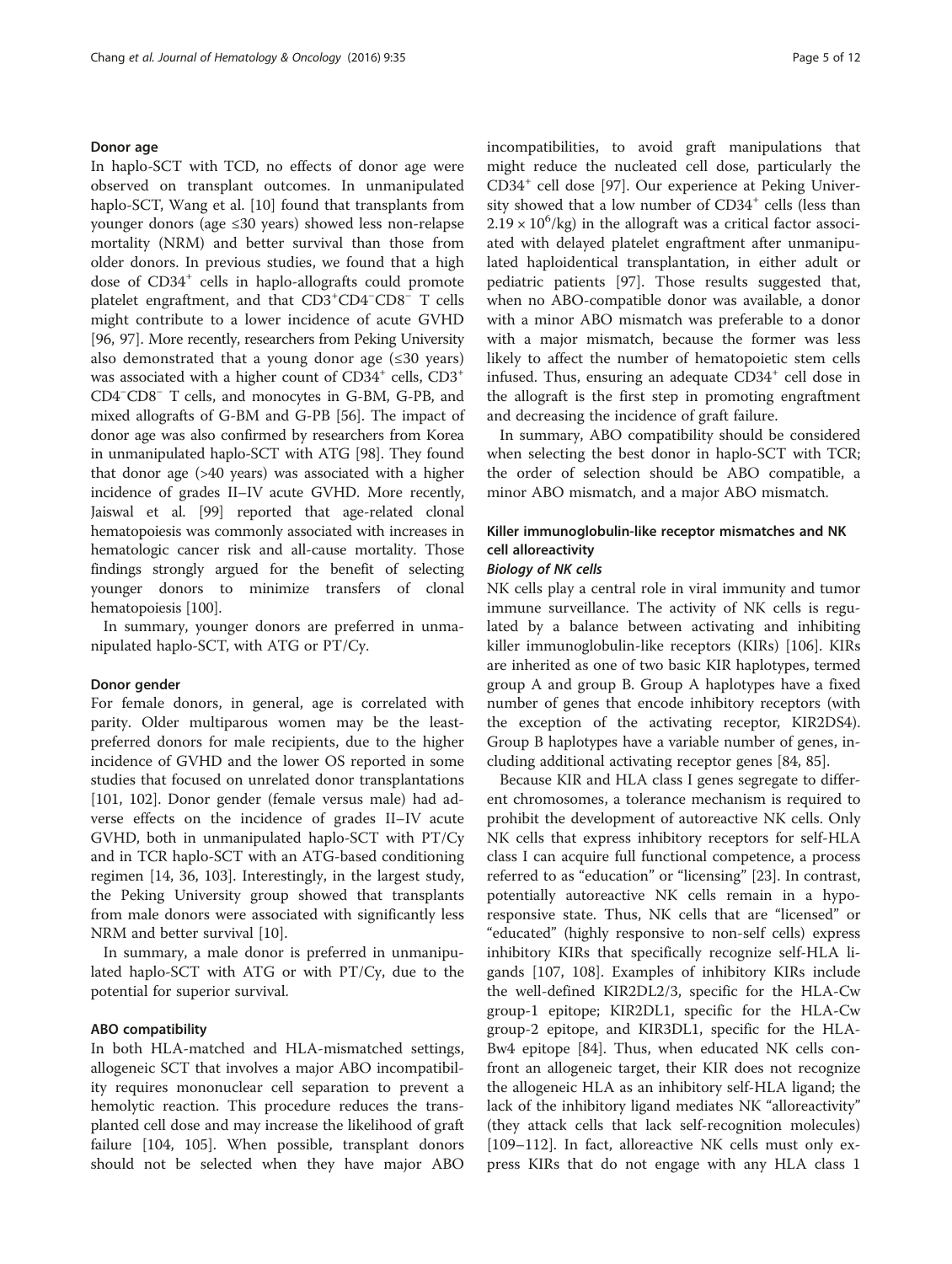molecules present on allogeneic target cells. Moreover, for effective alloreactivity, NK cells must also lack expression of CD94/NKG2A, because its inhibitory ligand, HLA-E, is present on all HLA class Ipositive cells [[87](#page-10-0), [113](#page-10-0), [114](#page-10-0)].

Ruggeri et al. [[110](#page-10-0)] showed that alloreactive NK cells in a mouse model provided the following benefits: (1) elimination of recipient acute myeloid leukemia (AML) cells; (2) destruction of recipient T cells, which permitted a conditioning regimen with reduced toxicity; and (3) ablation of recipient dendritic cells that trigger GVHD, which protected the recipient from GVHD. In this study, the authors also found that increased NK cell alloreactivity in humans, based on the "missing self" model, was associated with a decreased rate of relapse and improved survival in patients with AML but not in patients with ALL. However, Symons et al. [\[115\]](#page-10-0) failed to demonstrate a positive effect of alloreactive NK cells in patients that received haplo-SCT with PT/Cy. In contrast, Huang et al. [\[11](#page-8-0)] showed that a high relapse rate following haplo-SCT was associated with missing self molecules or missing ligands in the hosts.

The discordant results mentioned above may reflect differences in NK functional recovery, determined by the licensing process under different haplo-SCT settings, and/or differences in the presence of T cells in the stem cell graft. More interestingly, the researchers in Huang's group demonstrated that the host MHC class I could determine NK cell responses, following unmanipulated haplo-SCT with ATG [[11, 23\]](#page-8-0). The functional recovery of donor-derived NK cells was higher in recipients that expressed ligands for donor inhibitory KIRs, and high functional NK recovery correlated with better relapse control. Those results were consistent with previous studies, which suggested that T cells may influence NK cell function via presentation of MHC. Although it remains to be determined by what mechanism(s) the presence of T cells in the allograft influence NK cell licensing, they appear to be clinically relevant. Moreover, NK licensing was observed to have extremely relevant clinical implications, such as relapse and survival.

Symons et al. [\[115](#page-10-0)] showed that, in haplo-SCT with PT/Cy, patients with the KIR AA haplotype exhibited significantly higher OS and EFS, when the donor had a KIR Bx haplotype (mismatched) rather than the KIR AA haplotype (matched). In haplo-SCT with negative depletion of CD3/CD19 in allografts, the relapse incidence was significantly reduced in patients with a haplotype B donor, both in adults with hematological malignancies [[116\]](#page-10-0) and in children with ALL [[117](#page-10-0)]. However, this phenomenon was not observed in the Perugia or the Peking University protocols, which suggested that the benefit of using donors with KIR B haplotypes was only observed with specific haplo-SCT modalities; however, the mechanisms underlying this phenomenon warrant further study.

In summary, NK cell alloreactivity and KIR haplotype should be considered when choosing the best donor. For patients that receive unmanipulated haplo-SCT with ATG, the best donor will have matching KIR expression. For patients that receive TCR haplo-SCT with PT/Cy, the best donor should have at least one KIR B haplotype.

#### NIMA mismatching

When a donor and recipient share inheritance of the paternal HLA haplotype, they are said to be mismatched for non-inherited maternal HLA antigens or NIMA (For more details, please see Fig. [1](#page-6-0) in [[86](#page-10-0)]). When a donor and recipient share inheritance of the maternal HLA haplotype, they are mismatched for non-inherited paternal HLA antigens or NIPA [\[88, 90, 118, 119\]](#page-10-0). Cells from NIMA-mismatched donors are expected to be less immunogenic than cells from NIPA-mismatched donors, because the contact between the immune systems of the mother and child during pregnancy diminishes the immune response of the child against NIMA. Using a mouse model, Aoyama et al. [[87](#page-10-0)] demonstrated that the tolerogenic NIMA effect could be partly dependent on CD4+ CD25+ regulatory T cells (Tregs). In TCR haplo-SCT, Wang et al. [[10](#page-8-0)] and other researchers [[88](#page-10-0), [90](#page-10-0), [120](#page-10-0)] showed that patients that received transplants from a NIMA-mismatched donor had a significantly lower incidence of acute GVHD than those that received transplants from a NIPA-mismatched donor. The Peking University group also found that immune recovery of naive Tregs was more rapid when patients received allografts from NIMA-mismatched donors than when they received allografts from NIPA-mismatched donors (unpublished data). That finding suggested that naive Tregs may play an important role in the tolerogenic NIMA effect. In addition, Kanda et al. [[121](#page-10-0)] showed that a substantial proportion of long-term survivors after NIMA-mismatched haplo-SCT could discontinue the administration of immunosuppressive agents, despite the frequent occurrence of moderate to severe chronic GVHD. However, further studies are warranted to compare late sequelae between haplo-SCTs performed with NIMA- or NIPA-mismatched donors in a large, multicenter, prospective cohort.

Recently, Araki et al. [[122\]](#page-10-0) demonstrated that the number of cells that produced interferon-γ (IFN-γ) was significantly lower in a NIMA-exposed tolerance group than in a sensitization group, according to an MLR-ELISPOT assay in a murine model. That study raised the possibility that assays for measuring IFN-γ production in response to NIMA might be used clinically to predict the benefit of using NIMA-mismatched donors.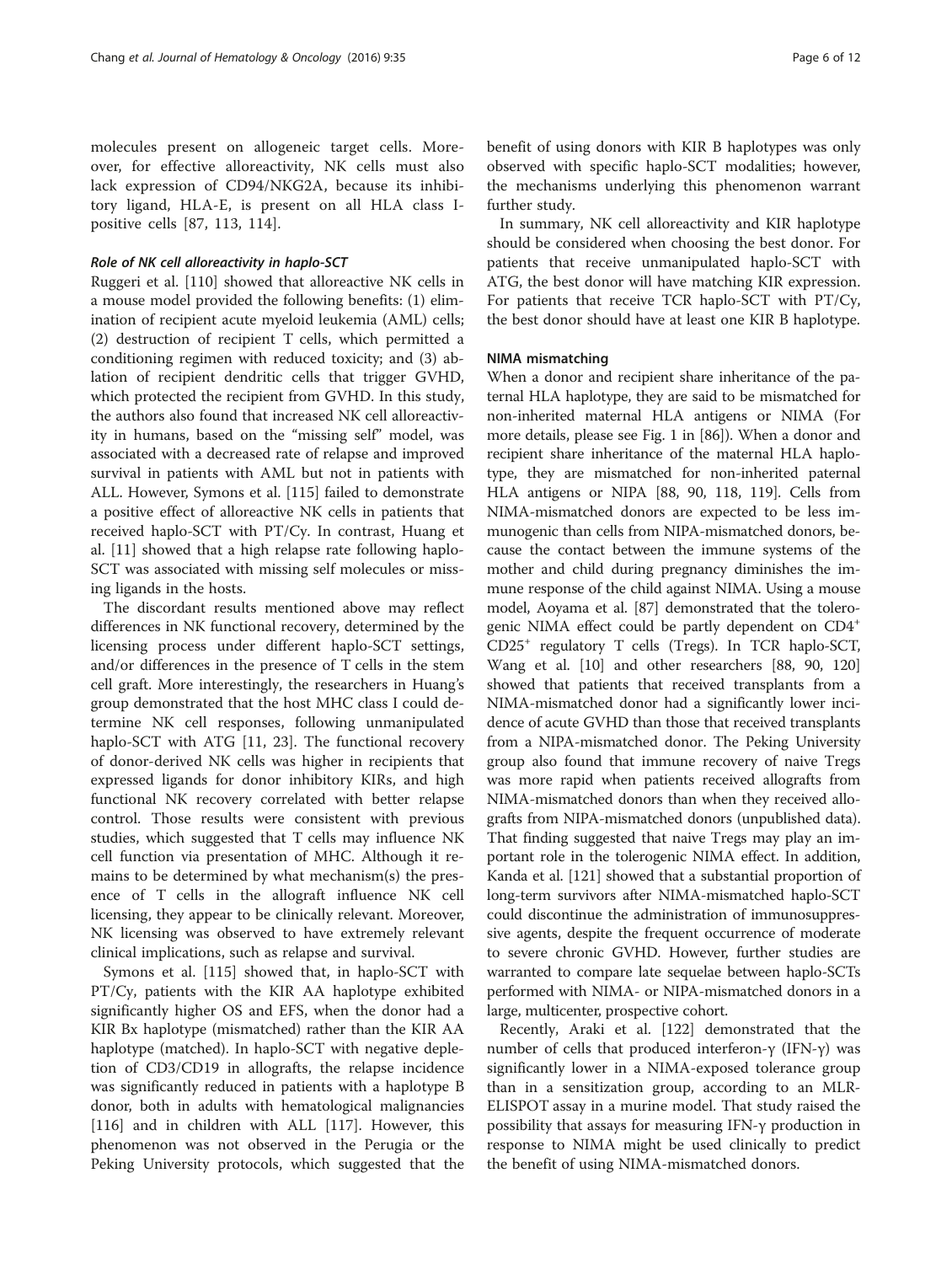<span id="page-6-0"></span>

In summary, NIMA mismatching should be incorporated into the algorithm for selecting donors in unmanipulated haplo-SCT with ATG. The order of donor eligibility is first, NIMA mismatches, and second, NIPA mismatches.

### Family relationship or type of donor

Given the fact that parents, children, siblings, and collateral relatives are all potential haploidentical donors [[9, 16, 19](#page-8-0), [22](#page-8-0)], the effects of these variables on clinical outcomes were investigated by several groups [\[1](#page-8-0), [10](#page-8-0), [70](#page-9-0)]. In unmanipulated haplo-SCT with ATG, results from Huang et al.'s group in Beijing demonstrated that transplants donated by fathers were associated with less NRM, less acute GVHD, and better survival compared to those donated by mothers [[10\]](#page-8-0). Transplants donated by children were associated with less acute GVHD than those donated by siblings. Transplants donated by older sisters were inferior to those donated by fathers, with regard to NRM and survival. Moreover, transplants donated by mothers were associated with significantly more acute and chronic GVHD and TRM than NIMAmismatched, but not NIPA-mismatched, transplants donated by siblings [[10\]](#page-8-0). However, Stern et al. [[70\]](#page-9-0) observed a survival advantage in patients with ALL or AML that received TCD-allografts from haploidentical maternal donors. The above-mentioned opposite results in the two studies may be related to differences in the conditioning regimens, GVHD prophylaxis, and allografts between the two groups [\[10](#page-8-0), [70](#page-9-0)]. Zhang et al. [[60](#page-9-0)] found that, when haplo-SCT was performed with collateral-related haploidentical donors (CRDs) or with immediate-related donors (IRDs), the 3-year probability of OS and LFS was similar, but the 2-year incidence of extensive chronic GVHD was significantly higher with CRDs than with IRDs (36.7 % versus 20.2 %,  $P = 0.03$ ) [[60\]](#page-9-0). The effects of donor-recipient relationships (parents or siblings) on TRM and LFS were also confirmed in patients with AML that received haplo-SCT with TCD [[69\]](#page-9-0).

In summary, the family relationship of a donor should be incorporated in the algorithm for selecting the best donor in unmanipulated haplo-SCT with ATG. The order of donor eligibility among relatives should be child, younger brother, older sister, father, mother, and a collateral relative [[10](#page-8-0)].

### Donor and recipient serum CMV status

The effects of donor and recipient serum CMV status on clinical outcomes were demonstrated in HLA-matched transplantation settings [\[123\]](#page-10-0). Considering the effects of CMV status on outcomes [\[19,](#page-8-0) [69,](#page-9-0) [123](#page-10-0)], a group from Johns Hopkins [\[124\]](#page-10-0) suggested that donors should have a CMV IgG serologic status similar to that of recipients. However, Wang et al. [\[9](#page-8-0), [10\]](#page-8-0) found that donor-recipient CMV serostatus matching was not associated with transplant outcomes. This discrepancy may be related to the higher incidence of CMV infections in Chinese compared to Western populations. Therefore, the effects of donor and recipient CMV status on haplo-SCT outcomes should be evaluated in a prospective, multicenter study.

In summary, donor and recipient CMV serostatus should be considered when choosing the best donor in unmanipulated haplo-SCT, particularly when patients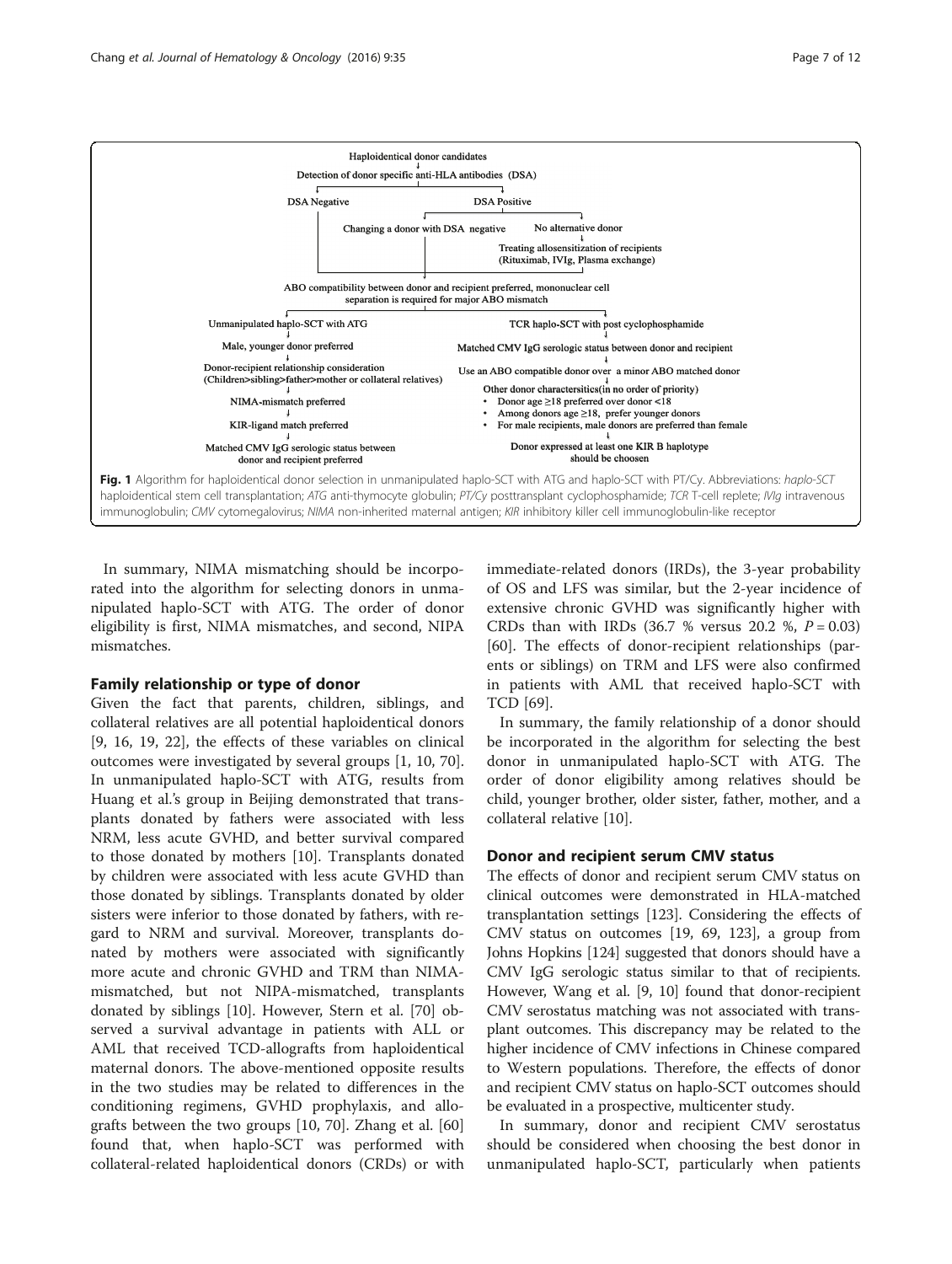receive haplo-SCT with PT/Cy; however, further study is needed to confirm the findings.

#### Recommendations

Presently, a number of donor-related factors have been identified that affect haplo-SCT outcomes. These factors should be considered when selecting the best donor. Here, we have listed some expert opinions, based on available data from original literature:

- HLA matching: The effects of HLA disparity on transplantation outcomes has vanished, due to the improved approaches of unmanipulated haplo-SCT with ATG and haplo-SCT with PT/Cy.
- Donor-specific antibodies: DSA must be incorporated in the algorithm for haploidentical donor selection, both in unmanipulated haplo-SCT with ATG and in haplo-SCT with PT/Cy. Procedures to reduce DSA prior to transplantation should be considered for patients that have DSA against potential haploidentical donors.
- ABO compatibility: ABO compatibility should be considered in both unmanipulated haplo-SCT with ATG and haplo-SCT with PT/Cy.
- Serum CMV status: Among haploidentical donors, donor and recipient CMV serostatus should be considered, in both unmanipulated haplo-SCT with ATG and haplo-SCT with PT/Cy.
- Donor age: Among haploidentical donors, young males should be considered optimal, in both unmanipulated haplo-SCT with ATG and haplo-SCT with PT/Cy.
- Family relationship: Family relationships should be considered in unmanipulated haplo-SCT with ATGbased conditioning, with the following order of donor preference: child, younger brother, older sister or father, older sibling, mother, and collateral relatives.
- NIMA mismatches: NIMA mismatching should be incorporated into the algorithm for donor selection in unmanipulated haplo-SCT with the ATG protocol. The order of donor eligibility should be NIMA mismatches, followed by NIPA mismatches.
- NK cell alloreactivity: NK cell alloreactivity should be considered in choosing a donor for both unmanipulated haplo-SCT with ATG and haplo-SCT with PT/Cy.

According to these recommendations, we have proposed an algorithm for haploidentical donor selection (Fig. [1](#page-6-0)). When choosing the best haploidentical donor, one should keep the following caveats in mind. First, there is not a generally accepted haplo-SCT protocol that can be used in all transplant centers; therefore, a single variable

(such as NK alloreactivity) may have different effects on clinical outcomes in patients that receive different haplo-SCT protocols [[10](#page-8-0), [19](#page-8-0), [34, 36,](#page-8-0) [59, 70](#page-9-0), [72](#page-9-0), [77](#page-9-0), [100,](#page-10-0) [125](#page-11-0)]. Second, with improvements in haplo-SCT modalities, the impact of some variables (such as HLA-locus mismatches) on transplant outcomes may vanish. Third, with increasing numbers of haplo-SCT cases, and with updated analyses of donor-related variables associated with transplant outcomes, some new factors may emerge [[126](#page-11-0), [127\]](#page-11-0).

### Conclusions

Presently, TCR haplo-SCT modalities, particularly unmanipulated haplo-SCT with ATG or haplo-SCT with PT/ Cy, have been widely accepted as a viable alternative for patients with no HLA-identical donor [\[1](#page-8-0), [5](#page-8-0), [6, 9](#page-8-0), [10](#page-8-0), [34](#page-8-0)– [36](#page-8-0), [72](#page-9-0), [77](#page-9-0), [128, 129\]](#page-11-0). Despite the challenges in promoting hematopoietic engraftment, in enhancing GVL effects, and in the lack of one universal haplo-SCT modality for most transplant centers, current evidence has indicated that selecting a best donor can improve transplant outcomes [\[10, 36,](#page-8-0) [59, 77](#page-9-0), [81](#page-10-0), [82, 115, 116](#page-10-0), [130\]](#page-11-0). Therefore, employment of the currently available factors, including DSA, donor age, KIR-ligand mismatching, and NIMA mismatching, for guiding treatment is an accepted option in most centers [[10](#page-8-0), [36](#page-8-0), [59](#page-9-0), [77](#page-9-0), [82](#page-10-0), [100](#page-10-0), [115, 116,](#page-10-0) [130](#page-11-0)]. Many recent excellent studies have advocated that donor selection should be incorporated into clinical trials. Although much work remains to be done, such as who is the best donor in subgroup patients (for example, highrisk AML), we believe that the best donor should be selected according to currently available knowledge, in combination with individualized conditioning regimens [[46](#page-9-0)], optimal allografts [\[57\]](#page-9-0), and stratification-directed GVHD prophylaxis, relapse prophylaxis, and treatment [[131](#page-11-0), [132](#page-11-0)]. This selection strategy will improve transplant outcomes, both in unmanipulated haplo-SCT with ATG and haplo-SCT with PT/Cy.

#### Competing interests

The authors declare that they have no competing interests.

#### Authors' contributions

X-JH designed the study. Y-JC, X-JH, and LL collected the data. Y-JC, X-JH, LL, and EJF analyzed the data and wrote the manuscript. All authors contributed to data interpretation and manuscript preparation. All authors read and approved the final manuscript.

#### Acknowledgements

This work was supported (in part) by the National High Technology Research and Development Program of China (Program 863) (Grant No. 2013AA020401), the Milstein Medical Asian American Partnership Foundation, The Key Program of the National Natural Science Foundation of China (Grant No. 81230013), the Scientific Research Foundation for Capital Medicine Development (Grant No. 2011-4022-08), and the National Cancer Institute of the National Institutes of Health (CA 015396), USA. We would also like to thank San Francisco Edit ([www.sefedit.net\)](http://www.sefedit.net/) for assistance in editing this manuscript.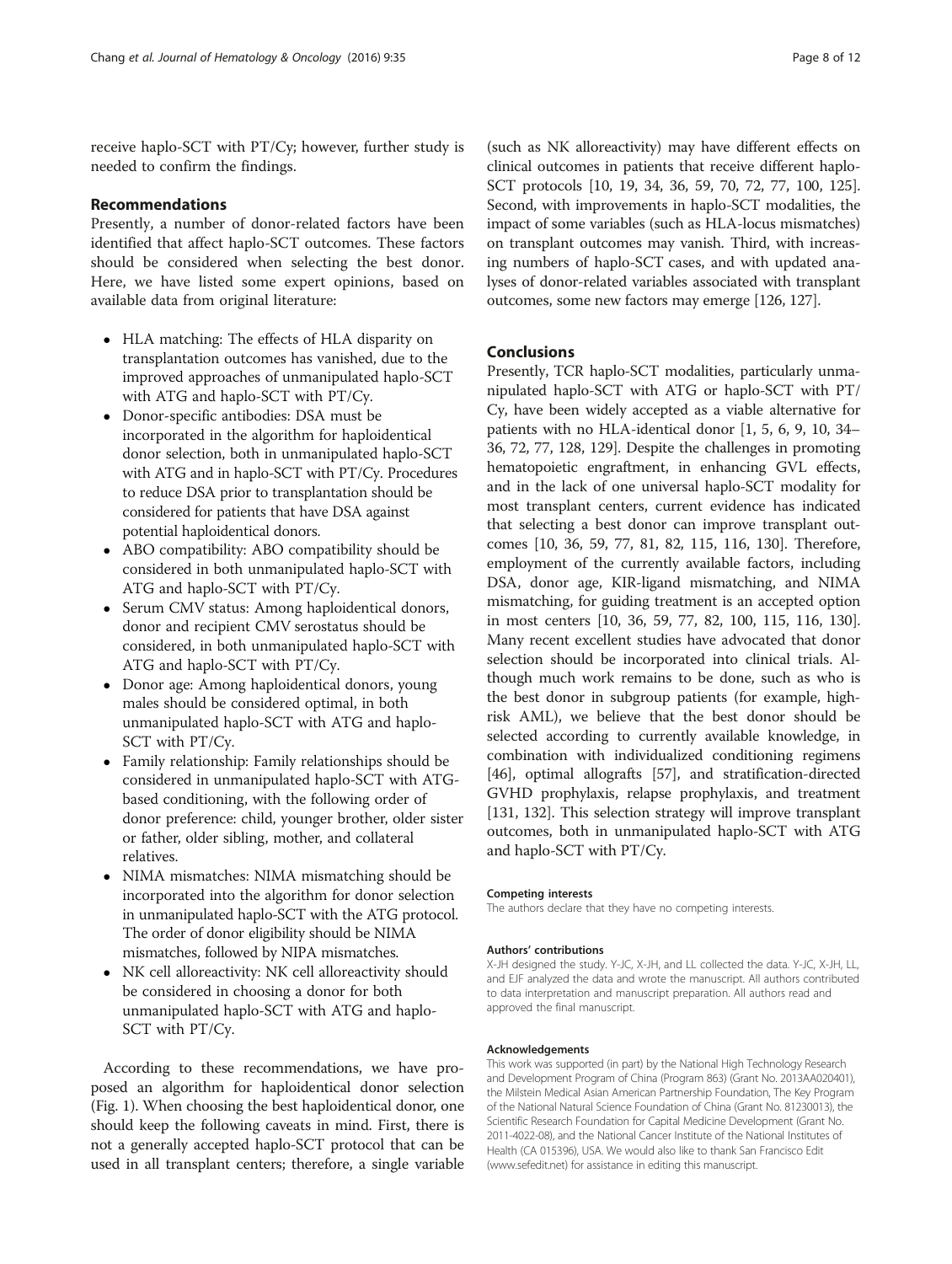#### <span id="page-8-0"></span>Author details

<sup>1</sup> Peking University People's Hospital and Peking University Institute of Hematology, Beijing Key Laboratory of Hematopoietic Stem Cell Transplantation, No. 11 South Street of Xizhimen, Beijing, Xicheng District 100044, China. <sup>2</sup>Sidney Kimmel Comprehensive Cancer Center, Johns Hopkins University School of Medicine, 1650 Orleans Street, Baltimore, MD 21287, USA. <sup>3</sup>Peking-Tsinghua Center for Life Sciences, Beijing 100871, China.

#### Received: 22 February 2016 Accepted: 3 April 2016 Published online: 12 April 2016

#### References

- 1. Kanakry CG, Fuchs EJ, Luznik L. Modern approaches to HLA-haploidentical blood or marrow transplantation. Nat Rev Clin Oncol. 2016;13(2):132.
- Arai Y, Aoki K, Takeda J, et al. Clinical significance of high-dose cytarabine added to cyclophosphamide/total-body irradiation in bone marrow or peripheral blood stem cell transplantation for myeloid malignancy. J Hematol Oncol. 2015;8:102.
- 3. Baron F, Labopin M, Ruggeri A, et al. Unrelated cord blood transplantation for adult patients with acute myeloid leukemia: higher incidence of acute graft-versus-host disease and lower survival in male patients transplanted with female unrelated cord blood—a report from Eurocord, the Acute Leukemia Working Party, and the Cord Blood Committee of the Cellular Therapy and Immunobiology Working Party of the European Group for Blood and Marrow Transplantation. J Hematol Oncol. 2015;8(1):107.
- 4. Baron F, Zachee P, Maertens J, et al. Non-myeloablative allogeneic hematopoietic cell transplantation following fludarabine plus 2 Gy TBI or ATG plus 8 Gy TLI: a phase II randomized study from the Belgian Hematological Society. J Hematol Oncol. 2015;8:4.
- 5. Chang YJ, Huang XJ. Haploidentical bone marrow transplantation without T-cell depletion. Semin Oncol. 2012;39(6):653–63.
- 6. Chang YJ, Huang XJ. Haploidentical hematopoietic stem cell transplantation with unmanipulated granulocyte colony stimulating factor mobilized marrow and blood grafts. Curr Opin Hematol. 2012;19(6):454–61.
- 7. Lai YR, Chen YH, Hu DM, et al. Multicenter phase II study of a combination of cyclosporine a, methotrexate and mycophenolate mofetil for GVHD prophylaxis: results of the Chinese Bone Marrow Transplant Cooperative Group (CBMTCG). J Hematol Oncol. 2014;7:59.
- Reisner Y, Hagin D, Martelli MF. Haploidentical hematopoietic transplantation: current status and future perspectives. Blood. 2011;118(23):6006–17.
- 9. Wang Y, Liu DH, Liu KY, et al. Long-term follow-up of haploidentical hematopoietic stem cell transplantation without in vitro T cell depletion for the treatment of leukemia: nine years of experience at a single center. Cancer. 2013;119(5):978–85.
- 10. Wang Y, Chang YJ, Xu LP, et al. Who is the best donor for a related HLA haplotype-mismatched transplant? Blood. 2014;124(6):843–50.
- 11. Huang XJ, Zhao XY, Liu DH, Liu KY, Xu LP. Deleterious effects of KIR ligand incompatibility on clinical outcomes in haploidentical hematopoietic stem cell transplantation without in vitro T-cell depletion. Leukemia. 2007;21(4): 848–51.
- 12. Chang YJ, Zhao XY, Xu LP, et al. Donor-specific anti-human leukocyte antigen antibodies were associated with primary graft failure after unmanipulated haploidentical blood and marrow transplantation: a prospective study with randomly assigned training and validation sets. J Hematol Oncol. 2015;8:84.
- 13. Handgretinger R. Haploidentical transplantation: the search for the best donor. Blood. 2014;124(6):827–8.
- 14. Luo Y, Xiao H, Lai X, et al. T-cell-replete haploidentical HSCT with low-dose anti-T-lymphocyte globulin compared with matched sibling HSCT and unrelated HSCT. Blood. 2014;124(17):2735–43.
- 15. Martelli MF, Di Ianni M, Ruggeri L, et al. "Designed" grafts for HLAhaploidentical stem cell transplantation. Blood. 2014;123(7):967–73.
- 16. Ciurea SO, Bayraktar UD. "No donor"? Consider a haploidentical transplant. Blood Rev. 2015;29(2):63–70.
- 17. Gorin NC, Labopin M, Piemontese S, et al. T-cell-replete haploidentical transplantation versus autologous stem cell transplantation in adult acute leukemia: a matched pair analysis. Haematologica. 2015;100(4):558–64.
- 18. Mancusi A, Ruggeri L, Urbani E, et al. Haploidentical hematopoietic transplantation from KIR ligand-mismatched donors with activating KIRs reduces non-relapse mortality. Blood. 2015;125(20):3173–82.
- disease prophylaxis promotes the in vivo expansion of regulatory T cells and permits peripheral blood stem cell transplantation from haploidentical donors. Leukemia. 2015;29(2):396–405.
- 20. Sun YQ, He GL, Chang YJ, et al. The incidence, risk factors, and outcomes of primary poor graft function after unmanipulated haploidentical stem cell transplantation. Ann Hematol. 2015;94(10):1699–705.
- 21. Sun YQ, Wang J, Jiang Q, et al. Haploidentical hematopoietic SCT may be superior to conventional consolidation/maintenance chemotherapy as post-remission therapy for high-risk adult ALL. Bone Marrow Transplant. 2015;50(1):20–5.
- 22. Wang Y, Liu OF, Xu LP, et al. Haploidentical vs identical-sibling transplant for AML in remission: a multicenter, prospective study. Blood. 2015;125(25):3956–62.
- 23. Zhao XY, Chang YJ, Zhao XS, et al. Recipient expression of ligands for donor inhibitory KIRs enhances NK-cell function to control leukemic relapse after haploidentical transplantation. Eur J Immunol. 2015;45(8):2396–408.
- 24. Chang YJ, Huang XJ. Haploidentical SCT: the mechanisms underlying the crossing of HLA barriers. Bone Marrow Transplant. 2014;49(7):873–9.
- 25. Xiao-Jun H, Lan-Ping X, Kai-Yan L, et al. Partially matched related donor transplantation can achieve outcomes comparable with unrelated donor transplantation for patients with hematologic malignancies. Clin Cancer Res. 2009;15(14):4777–83.
- 26. Or-Geva N, Reisner Y. The evolution of T-cell depletion in haploidentical stem-cell transplantation. Br J Haematol. 2016;172(5):667–84.
- 27. Shabbir-Moosajee M, Lombardi L, Ciurea SO. An overview of conditioning regimens for haploidentical stem cell transplantation with posttransplantation cyclophosphamide. Am J Hematol. 2015;90(6):541–8.
- 28. Bertaina A, Merli P, Rutella S, et al. HLA-haploidentical stem cell transplantation after removal of alphabeta + T and B-cells in children with non-malignant disorders. Blood. 2014;124(5):822–6.
- 29. Shin SH, Kim JH, Jeon YW, et al. Feasible outcomes of T cell-replete haploidentical stem cell transplantation with reduced-intensity conditioning in patients with myelodysplastic syndrome. Biol Blood Marrow Transplant. 2015;21(2):342–9.
- 30. Wang Z, Zheng X, Yan H, Li D, Wang H. Good outcome of haploidentical hematopoietic SCT as a salvage therapy in children and adolescents with acquired severe aplastic anemia. Bone Marrow Transplant. 2014;49(12): 1481–5.
- 31. Yan CH, Jiang Q, Wang J, et al. Superior survival of unmanipulated haploidentical hematopoietic stem cell transplantation compared with chemotherapy alone used as post-remission therapy in adults with standard-risk acute lymphoblastic leukemia in first complete remission. Biol Blood Marrow Transplant. 2014;20(9):1314–21.
- 32. Zecca M, Strocchio L, Pagliara D, et al. HLA-haploidentical T cell-depleted allogeneic hematopoietic stem cell transplantation in children with Fanconi anemia. Biol Blood Marrow Transplant. 2014;20(4):571–6.
- 33. Esteves I, Bonfim C, Pasquini R, et al. Haploidentical BMT and post-transplant Cy for severe aplastic anemia: a multicenter retrospective study. Bone Marrow Transplant. 2015;50(5):685–9.
- 34. Huang W, Li H, Gao C, et al. Unmanipulated HLA-mismatched/ haploidentical peripheral blood stem cell transplantation for high-risk hematologic malignancies. Transfusion. 2012;52(6):1354–62.
- 35. Wang M, Dong YJ, Qiu ZX, et al. HLA disparity is not crucial for the survival rate and severity of chronic health conditions in adult recipients following family donor hematopoietic stem cell transplantation. Int J Hematol. 2015; 101(1):75–82.
- 36. McCurdy SR, Kanakry JA, Showel MM, et al. Risk-stratified outcomes of nonmyeloablative HLA-haploidentical BMT with high-dose posttransplantation cyclophosphamide. Blood. 2015;125(19):3024–31.
- 37. Bacigalupo A, Dominietto A, Ghiso A, et al. Unmanipulated haploidentical bone marrow transplantation and post-transplant cyclophosphamide for hematologic malignancies following a myeloablative conditioning: an update. Bone Marrow Transplant. 2015; 50:S37–9.
- 38. Raiola AM, Dominietto A, di Grazia C, et al. Unmanipulated haploidentical transplants compared with other alternative donors and matched sibling grafts. Biol Blood Marrow Transplant. 2014;20(10):1573–9.
- 39. Gao L, Zhang C, Gao L, et al. Favorable outcome of haploidentical hematopoietic stem cell transplantation in Philadelphia chromosomepositive acute lymphoblastic leukemia: a multicenter study in Southwest China. J Hematol Oncol. 2015;8:90.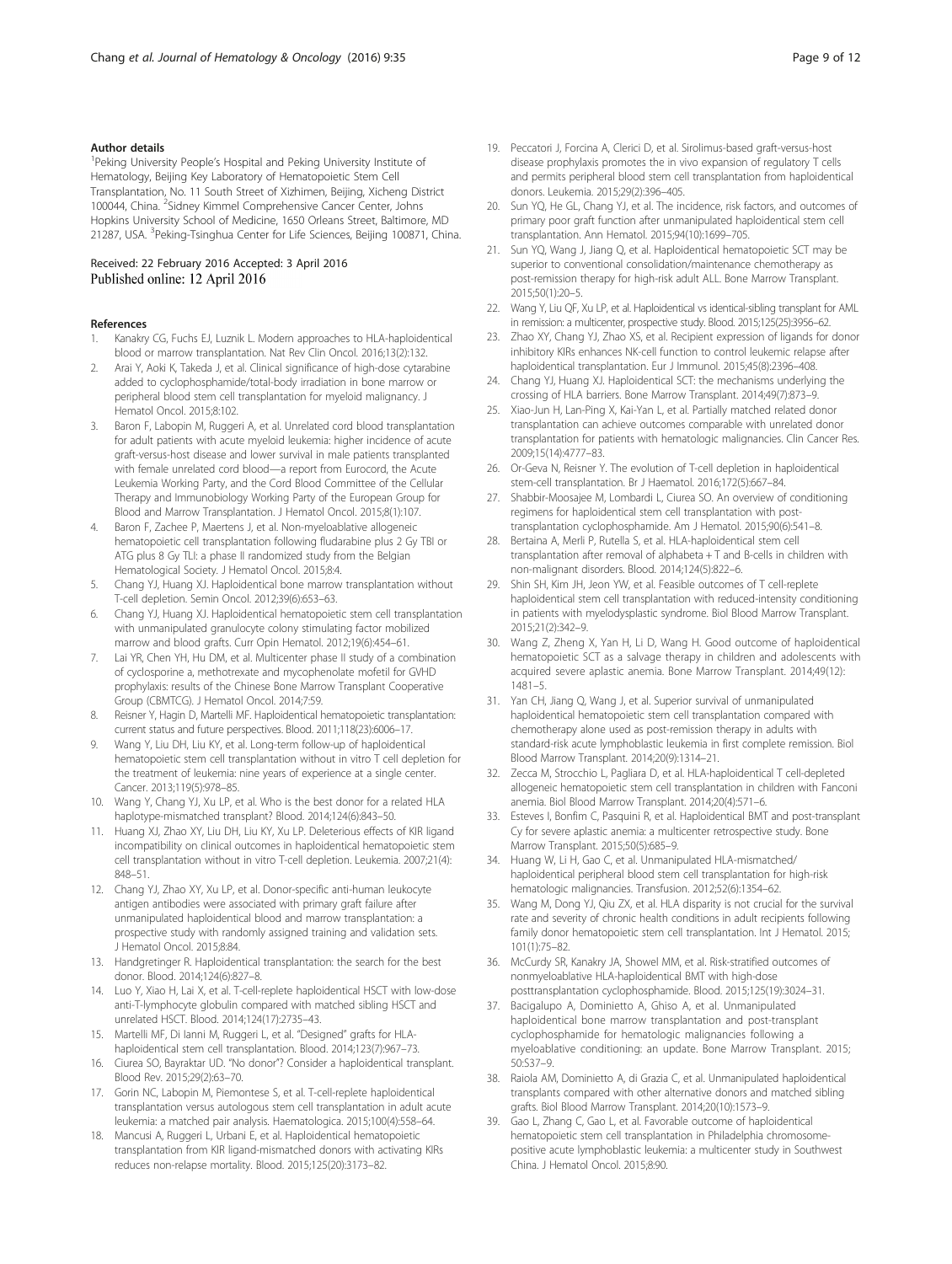- <span id="page-9-0"></span>40. Ballen KK, Koreth J, Chen YB, Dey BR, Spitzer TR. Selection of optimal alternative graft source: mismatched unrelated donor, umbilical cord blood, or haploidentical transplant. Blood. 2012;119(9):1972–80.
- 41. Luznik L, O'Donnell PV, Fuchs EJ. Post-transplantation cyclophosphamide for tolerance induction in HLA-haploidentical bone marrow transplantation. Semin Oncol. 2012;39(6):683–93.
- 42. Martelli MF, Di Ianni M, Ruggeri L, et al. HLA-haploidentical transplantation with regulatory and conventional T-cell adoptive immunotherapy prevents acute leukemia relapse. Blood. 2014;124(4):638–44.
- 43. Ciurea SO, Mulanovich V, Saliba RM, et al. Improved early outcomes using a T cell replete graft compared with T cell depleted haploidentical hematopoietic stem cell transplantation. Biol Blood Marrow Transplant. 2012;18(12):1835–44.
- 44. Huang XJ, Zhu HH, Chang YJ, et al. The superiority of haploidentical related stem cell transplantation over chemotherapy alone as postremission treatment for patients with intermediate- or high-risk acute myeloid leukemia in first complete remission. Blood. 2012;119(23):5584–90.
- 45. Mo XD, Xu LP, Zhang XH, et al. Haploidentical hematopoietic stem cell transplantation in adults with Philadelphia-negative acute lymphoblastic leukemia: no difference in the high- and low-risk groups. Int J Cancer. 2015; 136(7):1697–707.
- 46. Sun YQ, Xu LP, Zhang XH, et al. A retrospective comparison of BUfludarabine and BU-CY regimens in elderly patients or in patients with comorbidities who received unmanipulated haploidentical hematopoietic SCT. Bone Marrow Transplant. 2015;50(4):601–3.
- 47. Rutella S, Zavala F, Danese S, Kared H, Leone G. Granulocyte colonystimulating factor: a novel mediator of T cell tolerance. J Immunol. 2005; 175(11):7085–91.
- 48. Jun HX, Jun CY, Yu ZX. In vivo induction of T-cell hyporesponsiveness and alteration of immunological cells of bone marrow grafts using granulocyte colony-stimulating factor. Haematologica. 2004;89(12):1517–24.
- 49. Lv M, Zhao XS, Hu Y, et al. Monocytic and promyelocytic myeloid-derived suppressor cells may contribute to G-CSF-induced immune tolerance in haplo-identical allogeneic hematopoietic stem cell transplantation. Am J Hematol. 2015;90(1):E9–E16.
- 50. Franzke A, Piao W, Lauber J, et al. G-CSF as immune regulator in T cells expressing the G-CSF receptor: implications for transplantation and autoimmune diseases. Blood. 2003;102(2):734–9.
- 51. D'Aveni M, Rossignol J, Coman T, et al. G-CSF mobilizes CD34+ regulatory monocytes that inhibit graft-versus-host disease. Sci Transl Med. 2015;7(281):281ra242.
- 52. Huang XJ, Liu DH, Liu KY, et al. Haploidentical hematopoietic stem cell transplantation without in vitro T-cell depletion for the treatment of hematological malignancies. Bone Marrow Transplant. 2006;38(4):291–7.
- 53. Huang XJ, Liu DH, Liu KY, et al. Treatment of acute leukemia with unmanipulated HLA-mismatched/haploidentical blood and bone marrow transplantation. Biol Blood Marrow Transplant. 2009;15(2):257–65.
- 54. Lu DP, Dong L, Wu T, et al. Conditioning including antithymocyte globulin followed by unmanipulated HLA-mismatched/haploidentical blood and marrow transplantation can achieve comparable outcomes with HLAidentical sibling transplantation. Blood. 2006;107(8):3065–73.
- 55. Huang XJ, Chang YJ. Unmanipulated HLA-mismatched/haploidentical blood and marrow hematopoietic stem cell transplantation. Biol Blood Marrow Transplant. 2011;17(2):197–204.
- 56. Lee KH, Lee JH, Kim DY, et al. Reduced-intensity conditioning therapy with busulfan, fludarabine, and antithymocyte globulin for HLA-haploidentical hematopoietic cell transplantation in acute leukemia and myelodysplastic syndrome. Blood. 2011;118(9):2609–17.
- 57. Di Bartolomeo P, Santarone S, De Angelis G, et al. Haploidentical, unmanipulated, G-CSF-primed bone marrow transplantation for patients with high-risk hematologic malignancies. Blood. 2013;121(5):849–57.
- 58. Luznik L, O'Donnell PV, Symons HJ, et al. HLA-haploidentical bone marrow transplantation for hematologic malignancies using nonmyeloablative conditioning and high-dose, posttransplantation cyclophosphamide. Biol Blood Marrow Transplant. 2008;14(6):641–50.
- 59. Kasamon YL, Luznik L, Leffell MS, et al. Nonmyeloablative HLAhaploidentical bone marrow transplantation with high-dose posttransplantation cyclophosphamide: effect of HLA disparity on outcome. Biol Blood Marrow Transplant. 2010;16(4):482–9.
- 60. Zhang YY, Liu DH, Liu KY, et al. HLA-haploidentical hematopoietic SCT from collateral related donors without in vitro T-cell depletion for hematological malignancies. Bone Marrow Transplant. 2014;49(4):496–501.
- 61. Solomon SR, Sizemore CA, Sanacore M, et al. TBI-based myeloablative haploidentical stem cell transplantation is a safe and effective alternative to unrelated donor transplantation in patients without matched sibling donors. Biol Blood Marrow Transplant. 2015;21(7):1299–307.
- 62. Ciurea SO, Zhang MJ, Bacigalupo AA, et al. Haploidentical transplant with post-transplant cyclophosphamide versus matched unrelated donor transplant for acute myeloid leukemia. Blood. 2015;126(8):1033–40.
- 63. Kasamon YL, Bolanos-Meade J, Prince GT, et al. Outcomes of nonmyeloablative HLA-haploidentical blood or marrow transplantation with high-dose post-transplantation cyclophosphamide in older adults. J Clin Oncol. 2015;33(28):3152–61.
- 64. Cieri N, Greco R, Crucitti L, et al. Post-transplantation cyclophosphamide and sirolimus after haploidentical hematopoietic stem cell transplantation using a treosulfan-based myeloablative conditioning and peripheral blood stem cells. Biol Blood Marrow Transplant. 2015; 21(8):1506–14.
- 65. Ciceri F, Lupo-Stanghellini MT, Korthof ET. Haploidentical transplantation in patients with acquired aplastic anemia. Bone Marrow Transplant. 2013;48(2):183–5.
- 66. Gao L, Li Y, Zhang Y, et al. Long-term outcome of HLA-haploidentical hematopoietic SCT without in vitro T-cell depletion for adult severe aplastic anemia after modified conditioning and supportive therapy. Bone Marrow Transplant. 2014;49(4):519–24.
- 67. El-Cheikh J, Crocchiolo R, Furst S, et al. Unrelated cord blood compared with haploidentical grafts in patients with hematological malignancies. Cancer. 2015;121(11):1809–16.
- 68. Kekre N, Antin JH. Hematopoietic stem cell transplantation donor sources in the 21st century: choosing the ideal donor when a perfect match doesn't exist. Blood. 2014;124(3):334–43.
- Ciceri F, Labopin M, Aversa F, et al. A survey of fully haploidentical hematopoietic stem cell transplantation in adults with high-risk acute leukemia: a risk factor analysis of outcomes for patients in remission at transplantation. Blood. 2008;112(9):3574–81.
- 70. Stern M, Ruggeri L, Mancusi A, et al. Survival after T cell-depleted haploidentical stem cell transplantation is improved using the mother as donor. Blood. 2008;112(7):2990–5.
- 71. Moscardo F, Romero S, Sanz J, et al. T cell-depleted related HLAmismatched peripheral blood stem cell transplantation as salvage therapy for graft failure after single unit unrelated donor umbilical cord blood transplantation. Biol Blood Marrow Transplant. 2014;20(7):1060–3.
- 72. Wang Y, Fu HX, Liu DH, et al. Influence of two different doses of antithymocyte globulin in patients with. standard-risk disease following haploidentical transplantation: a randomized trial. Bone Marrow Transplant. 2014;49(3):426–33.
- 73. Anasetti C, Beatty PG, Storb R, et al. Effect of HLA incompatibility on graftversus-host disease, relapse, and survival after marrow transplantation for patients with leukemia or lymphoma. Hum Immunol. 1990;29(2):79–91.
- 74. Szydlo R, Goldman JM, Klein JP, et al. Results of allogeneic bone marrow transplants for leukemia using donors other than HLA-identical siblings. J Clin Oncol. 1997;15(5):1767–77.
- 75. Chang YJ, Zhao XY, Huang XJ. Immune reconstitution after haploidentical hematopoietic stem cell transplantation. Biol Blood Marrow Transplant. 2014;20(4):440–9.
- 76. Mo XD, Zhao XY, Liu DH, et al. Umbilical cord blood transplantation and unmanipulated haploidentical hematopoietic SCT for pediatric hematologic malignances. Bone Marrow Transplant. 2014;49(8):1070–5.
- 77. Ikegame K, Yoshida T, Yoshihara S, et al. Unmanipulated haploidentical reduced-intensity stem cell transplantation using fludarabine, busulfan, lowdose antithymocyte globulin, and steroids for patients in non-complete remission or at high risk of relapse: a prospective multicenter phase I/II study in Japan. Biol Blood Marrow Transplant. 2015;21(8):1495–505.
- 78. Lin X, Lu ZG, Song CY, et al. Long-term outcome of HLA-haploidentical hematopoietic stem cell transplantation without in vitro T-cell depletion based on an FBCA conditioning regimen for hematologic malignancies. Bone Marrow Transplant. 2015;50(8):1092–7.
- 79. Xiao-Jun H, Lan-Ping X, Kai-Yan L, et al. HLA-mismatched/haploidentical hematopoietic stem cell transplantation without in vitro T cell depletion for chronic myeloid leukemia: improved outcomes in patients in accelerated phase and blast crisis phase. Ann Med. 2008;40(6):444–55.
- 80. Huo MR, Xu LP, Li D, et al. The effect of HLA disparity on clinical outcome after HLA-haploidentical blood and marrow transplantation. Clin Transplant. 2012;26(2):284–91.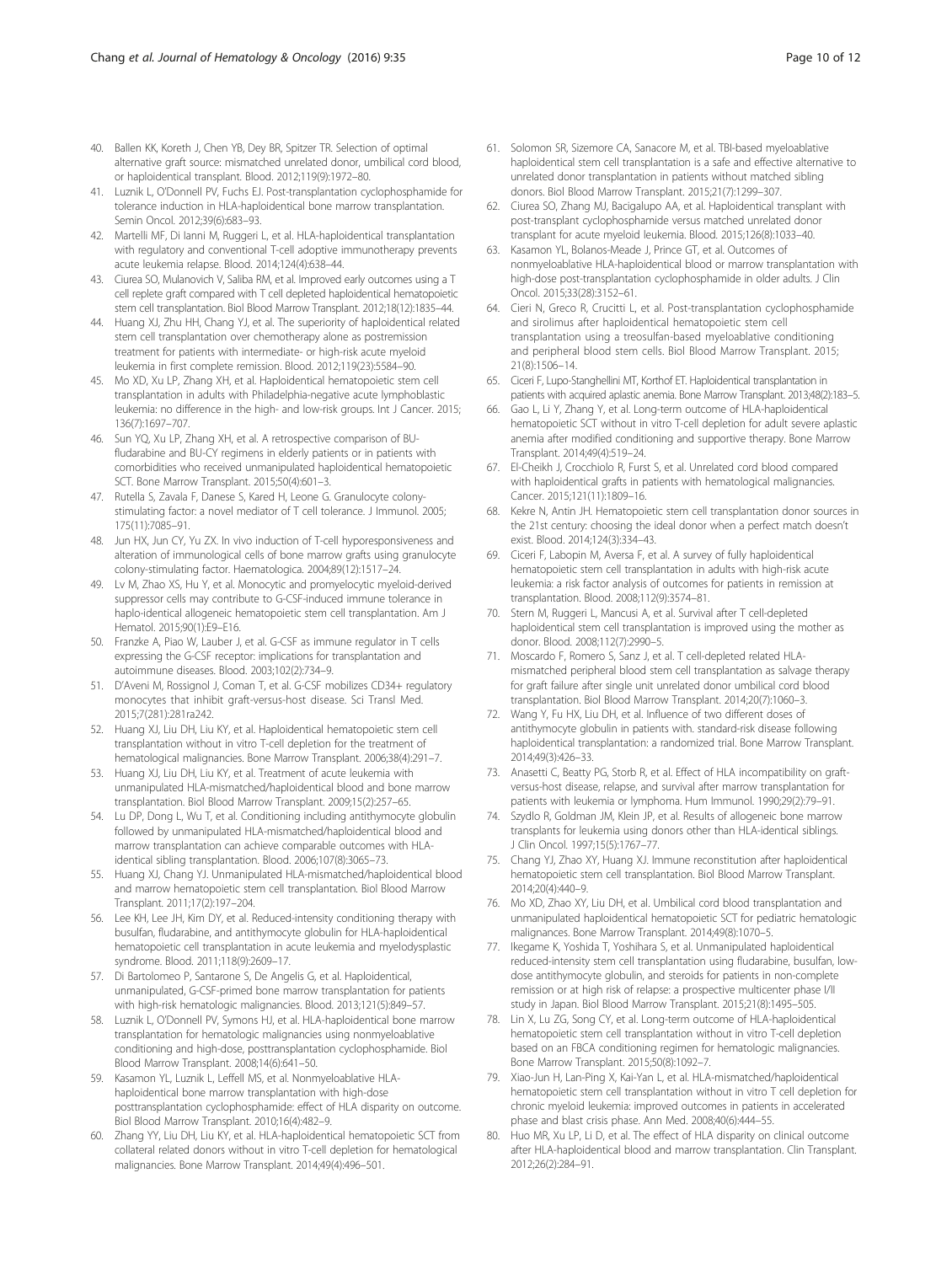- <span id="page-10-0"></span>81. Yoshihara S, Maruya E, Taniguchi K, et al. Risk and prevention of graft failure in patients with preexisting donor-specific HLA antibodies undergoing unmanipulated haploidentical SCT. Bone Marrow Transplant. 2012;47(4):508–15.
- 82. Ciurea SO, de Lima M, Cano P, et al. High risk of graft failure in patients with anti-HLA antibodies undergoing haploidentical stem-cell transplantation. Transplantation. 2009;88(8):1019–24.
- 83. Wang Y-T, Zhao X-Y, Zhao X-S, et al. The impact of donor characteristics on the immune cell composition of mixture allografts of granulocyte-colonystimulating factor-mobilized marrow harvests and peripheral blood harvests. Transfusion. 2015;55(12):2874–81.
- 84. Uhrberg M, Valiante NM, Shum BP, et al. Human diversity in killer cell inhibitory receptor genes. Immunity. 1997;7(6):753–63.
- 85. Parham P. MHC class I molecules and KIRs in human history, health and survival. Nat Rev Immunol. 2005;5(3):201–14.
- 86. Moretta L, Locatelli F, Pende D, Marcenaro E, Mingari MC, Moretta A. Killer Ig-like receptor-mediated control of natural killer cell alloreactivity in haploidentical hematopoietic stem cell transplantation. Blood. 2011;117(3):764–71.
- 87. Aoyama K, Koyama M, Matsuoka K, et al. Improved outcome of allogeneic bone marrow transplantation due to breastfeeding-induced tolerance to maternal antigens. Blood. 2009;113(8):1829–33.
- 88. Ichinohe T, Uchiyama T, Shimazaki C, et al. Feasibility of HLAhaploidentical hematopoietic stem cell transplantation between noninherited maternal antigen (NIMA)-mismatched family members linked with long-term fetomaternal microchimerism. Blood. 2004;104(12): 3821–8.
- 89. Matsuoka K, Ichinohe T, Hashimoto D, Asakura S, Tanimoto M, Teshima T. Fetal tolerance to maternal antigens improves the outcome of allogeneic bone marrow transplantation by a CD4+ CD25+ T-cell-dependent mechanism. Blood. 2006;107(1):404–9.
- 90. van Rood JJ, Loberiza Jr FR, Zhang MJ, et al. Effect of tolerance to noninherited maternal antigens on the occurrence of graft-versus-host disease after bone marrow transplantation from a parent or an HLAhaploidentical sibling. Blood. 2002;99(5):1572–7.
- 91. Spellman S, Bray R, Rosen-Bronson S, et al. The detection of donor-directed, HLA-specific alloantibodies in recipients of unrelated hematopoietic cell transplantation is predictive of graft failure. Blood. 2010;115(13):2704–8.
- 92. Cutler C, Kim HT, Sun L, et al. Donor-specific anti-HLA antibodies predict outcome in double umbilical cord blood transplantation. Blood. 2011;118(25):6691–7.
- 93. Gladstone DE, Zachary AA, Fuchs EJ, et al. Partially mismatched transplantation and human leukocyte antigen donor-specific antibodies. Biol Blood Marrow Transplant. 2013;19(4):647–52.
- 94. Yoshihara S, Taniguchi K, Ogawa H, Saji H. The role of HLA antibodies in allogeneic SCT: is the 'type-and-screen' strategy necessary not only for blood type but also for HLA? Bone Marrow Transplant. 2012;47(12):1499–506.
- 95. Jordan SC, Vo AA. Donor-specific antibodies in allograft recipients: etiology, impact and therapeutic approaches. Curr Opin Organ Transplant. 2014;19(6):591–7.
- 96. Chang YJ, Xu LP, Liu DH, et al. Platelet engraftment in patients with hematologic malignancies following unmanipulated haploidentical blood and marrow transplantation: effects of CD34+ cell dose and disease status. Biol Blood Marrow Transplant. 2009;15(5):632–8.
- 97. Chang YJ, Xu LP, Liu DH, et al. The impact of CD34+ cell dose on platelet engraftment in pediatric patients following unmanipulated haploidentical blood and marrow transplantation. Pediatr Blood Cancer. 2009;53(6):1100–6.
- 98. Chen L, Chang YJ, Xu LP, et al. The impact of donor characteristics on the immune cell composition of second allografts in Chinese people. Vox Sang. 2016 Feb 25. doi: [10.1111/vox.12394](http://dx.doi.org/10.1111/vox.12394). [Epub ahead of print].
- 99. Jaiswal S, Fontanillas P, Flannick J, et al. Age-related clonal hematopoiesis associated with adverse outcomes. N Engl J Med. 2014;371(26):2488–98.
- 100. Ciurea SO, Champlin RE. Donor selection in T cell-replete haploidentical hematopoietic stem cell transplantation: knowns, unknowns, and controversies. Biol Blood Marrow Transplant. 2013;19(2):180–4.
- 101. Kongtim P, Di Stasi A, Rondon G, et al. Can a female donor for a male recipient decrease the relapse rate for patients with acute myeloid leukemia treated with allogeneic hematopoietic stem cell transplantation? Biol Blood Marrow Transplant. 2015;21(4):713–9.
- 102. Stern M, Brand R, de Witte T, et al. Female-versus-male alloreactivity as a model for minor histocompatibility antigens in hematopoietic stem cell transplantation. Am J Transplant. 2008;8(10):2149–57.
- 103. Piemontese S, Ciceri F, Labopin M, et al. A survey on unmanipulated haploidentical hematopoietic stem cell transplantation in adults with acute leukemia. Leukemia. 2015;29(5):1069–75.
- 104. Guttridge MG, Sidders C, Booth-Davey E, Pamphilon D, Watt SM. Factors affecting volume reduction and red blood cell depletion of bone marrow on the COBE Spectra cell separator before haematopoietic stem cell transplantation. Bone Marrow Transplant. 2006;38(3):175–81.
- 105. Gajewski JL, Johnson VV, Sandler SG, Sayegh A, Klumpp TR. A review of transfusion practice before, during, and after hematopoietic progenitor cell transplantation. Blood. 2008;112(8):3036–47.
- 106. Vivier E, Raulet DH, Moretta A, et al. Innate or adaptive immunity? The example of natural killer cells. Science. 2011;331(6013):44–9.
- 107. Orr MT, Lanier LL. Natural killer cell education and tolerance. Cell. 2010; 142(6):847–56.
- 108. Joncker NT, Raulet DH. Regulation of NK cell responsiveness to achieve selftolerance and maximal responses to diseased target cells. Immunol Rev. 2008;224:85–97.
- 109. Ruggeri L, Mancusi A, Capanni M, et al. Donor natural killer cell allorecognition of missing self in haploidentical hematopoietic transplantation for acute myeloid leukemia: challenging its predictive value. Blood. 2007;110(1):433–40.
- 110. Ruggeri L, Capanni M, Urbani E, et al. Effectiveness of donor natural killer cell alloreactivity in mismatched hematopoietic transplants. Science. 2002; 295(5562):2097–100.
- 111. Moretta A, Vitale M, Bottino C, et al. P58 molecules as putative receptors for major histocompatibility complex (MHC) class I molecules in human natural killer (NK) cells. Anti-p58 antibodies reconstitute lysis of MHC class Iprotected cells in NK clones displaying different specificities. J Exp Med. 1993;178(2):597–604.
- 112. Karre K. Natural killer cell recognition of missing self. Nat Immunol. 2008: 9(5):477–80.
- 113. Costello RT, Sivori S, Marcenaro E, et al. Defective expression and function of natural killer cell-triggering receptors in patients with acute myeloid leukemia. Blood. 2002;99(10):3661–7.
- 114. Bottino C, Castriconi R, Moretta L, Moretta A. Cellular ligands of activating NK receptors. Trends Immunol. 2005;26(4):221–6.
- 115. Symons HJ, Leffell MS, Rossiter ND, Zahurak M, Jones RJ, Fuchs EJ. Improved survival with inhibitory killer immunoglobulin receptor (KIR) gene mismatches and KIR haplotype B donors after nonmyeloablative, HLAhaploidentical bone marrow transplantation. Biol Blood Marrow Transplant. 2010;16(4):533–42.
- 116. Michaelis SU, Mezger M, Bornhauser M, et al. KIR haplotype B donors but not KIR-ligand mismatch result in a reduced incidence of relapse after haploidentical transplantation using reduced intensity conditioning and CD3/CD19-depleted grafts. Ann Hematol. 2014;93(9):1579–86.
- 117. Oevermann L, Michaelis SU, Mezger M, et al. KIR B haplotype donors confer a reduced risk for relapse after haploidentical transplantation in children with ALL. Blood. 2014;124(17):2744–7.
- 118. Obama K, Utsunomiya A, Takatsuka Y, Takemoto Y. Reduced-intensity non-T-cell depleted HLA-haploidentical stem cell transplantation for older patients based on the concept of feto-maternal tolerance. Bone Marrow Transplant. 2004;34(10):897–9.
- 119. Ochiai N, Shimazaki C, Fuchida S, et al. Successful non-T cell-depleted HLA haplo-identical three-loci mismatched hematopoietic stem cell transplantation from mother to son based on the feto-maternal microchimerism in chronic myelogenous leukemia. Bone Marrow Transplant. 2002;30(11):793–6.
- 120. Yahng SA, Kim JH, Jeon YW, et al. A well-tolerated regimen of 800 cGy TBIfludarabine-busulfan-ATG for reliable engraftment after unmanipulated haploidentical peripheral blood stem cell transplantation in adult patients with acute myeloid leukemia. Biol Blood Marrow Transplant. 2015;21(1):119–29.
- 121. Kanda J, Ichinohe T, Shimazaki C, et al. Long-term survival after HLAhaploidentical SCT from noninherited maternal antigen-mismatched family donors: impact of chronic GVHD. Bone Marrow Transplant. 2009;44(5):327–9.
- 122. Araki M, Hirayama M, Azuma E, et al. Prediction of reactivity to noninherited maternal antigen in MHC-mismatched, minor histocompatibility antigenmatched stem cell transplantation in a mouse model. J Immunol. 2010; 185(12):7739–45.
- 123. Boeckh M, Nichols WG, Papanicolaou G, Rubin R, Wingard JR, Zaia J. Cytomegalovirus in hematopoietic stem cell transplant recipients: current status, known challenges, and future strategies. Biol Blood Marrow Transplant. 2003;9(9):543–58.
- 124. Fuchs EJ, Luznik L. HLA-haploidentical hematopoietic cell transplantation. [www.uptodate.com](http://www.uptodate.com/).